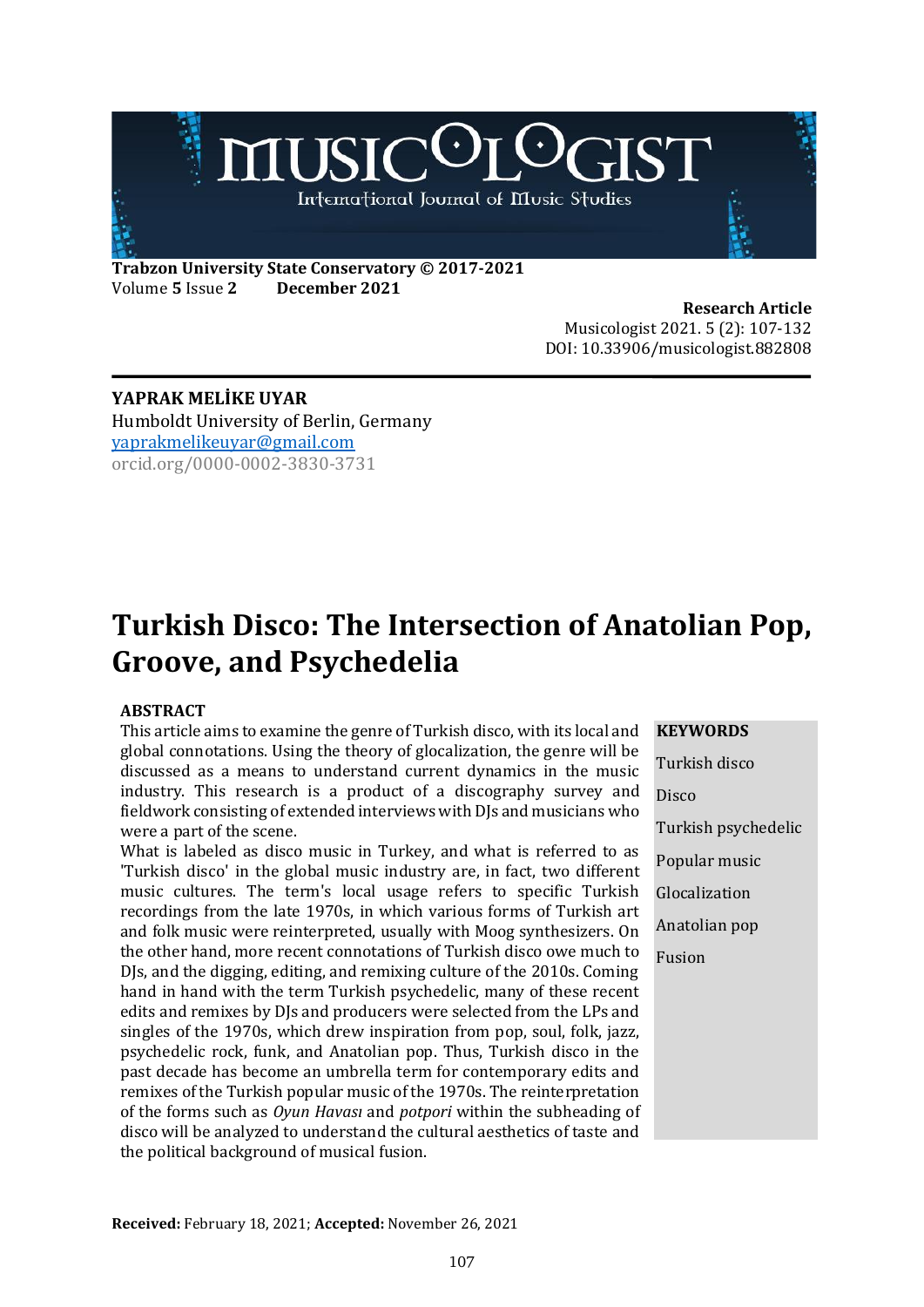Disco, as a musical genre and a dance culture that questioned the conventional boundaries of race and gender, embraced the concepts of liberation, and created its own unique anthems of fashion and style, came about in New York City's minority communities in the late 60s and early 70s, and turned into a global dance culture and a mainstream success. In each destination it visited, it found many layers of meaning and performance applications. In Turkey as well, localization of disco was subject to many cultural and musical connotations, so that questioning the concept of disco implicates key turning points in the history of Turkish popular music.

This article intends to examine the localization of disco music in Turkey, and the reinvention of the term 'Turkish disco' in the global music market. Using the theory of glocalization, the genre will be discussed with a comparative analysis of the local and global usages of the term. Glocalization denotes the notion of an interplay between globalization and localization that has different cultural outcomes in different regions of the world. What is labeled as disco music in Turkey and what is referred to as 'Turkish disco' in the global music industry are, in fact, two distinct music cultures. The local use of the term refers to specific Turkish recordings from the late 1970s, in which various forms of Turkish art and folk music were reinterpreted, usually with Moog synthesizers. Internationally, however, more recent connotations of Turkish disco are linked to DJs and the emergent digging, editing and remixing culture of the 2010s. Technological advancements made production techniques easily accessible for home studios, while the online and self-released music mediation opportunities contributed to the rise of DJ culture. With the movement of Retromania, "the obsession of the society with the cultural artifacts of its own immediate past" (Reynolds, 2011: 8), many DJs turned towards the past and local music traditions for inspiration. With Turkish psychedelia, many of these recent edits and remixes by DJs and producers were selected from LPs and singles of the 1970s, which drew inspiration from Anatolian pop/rock<sup>1</sup>, soul, folk, jazz, psychedelic rock, funk and Anatolian folk music of Turkey.

The rise of Turkish disco and Turkish psychedelic in the global music market owes much to the pioneering efforts of several DJs. Turkish DJ Barış K was one of the first to anticipate

<sup>1</sup> Hereinafter referred to as Anatolian pop. Although Anatolian pop and Anatolian rock can be used interchangeably in Western literature, in Turkish literature, Anatolian rock represents the second wave of Anatolian pop emerged in the late 1990s, including musicians such as Kıraç, Haluk Levent, and Ayna.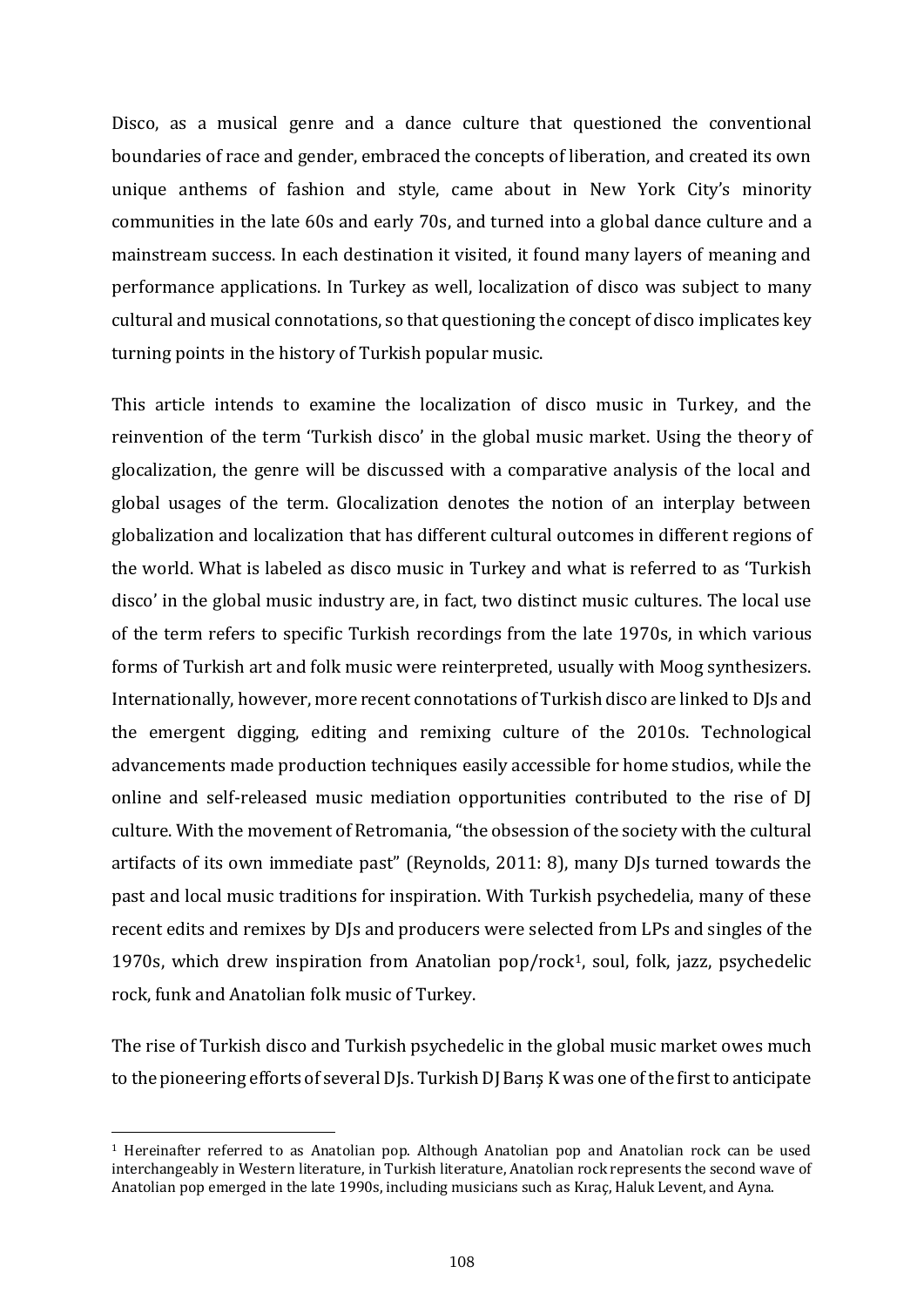the vinyl revival and localization trends in the local popular music industry. The term 'vinyl revival' refers to the updated relevancy of vinyl culture. There has been an increase in sales of vinyl records in the Western world since 2007 (Richter, 2014). As the ways we acquire music in the new millennium shifted due to the prevalence of the internet, and downloading and streaming became the dominant methods, the music industry experienced a paradigm shift as well. Discovering the musical past by digging through records and presenting these materials in the form of mixes or re-releases contributed to the utilization of local music traditions as a form of differentiation in the popular music industry.

This research is a product of a discography survey and fieldwork consisting of extended interviews with DJs and musicians who are part of this scene2. To be able to discuss the term 'Turkish disco,' I will first peruse the process of glocalization that occurred in Turkish popular music of the 1970s, with a focus on Anatolian pop. Since the aim of this piece is to examine the local and global connotations of Turkish disco, pioneering disco recordings will be reviewed. The final part of the article deals with these recent representations of Turkish disco.

## **The 1970s in Turkey: An Era of Glocalization**

Many genres of Turkish popular music are based on both local and global influences. The idea of synthesis inherent in the musics of Turkey has its roots in historical state music policies. Since the early days of the Republic of Turkey, music was at the foreground of the proposed reforms as an important art form to represent the emerging national 'Turkish' identity. Westernization of cultural and musical practices started in the late-Ottoman period, with the *Tanzimat* (Reorganisation) Decree of 1839 and later became significant after the declaration of the Republic, with an attempt to correlate it with the identity of the 'modern Turk'.<sup>3</sup> The founding leader of the Republic, Mustafa Kemal Atatürk defined the national cultural agenda as a combination of European and Anatolian values. A patriotic Turk was to benefit from the scientific and technological advancements

<sup>&</sup>lt;sup>2</sup> As an ethnomusicologist teaching the history of Turkish popular music, and a DJ of 17 years, I had the chance to observe current trends in the Turkish popular music industry. I owe much gratitude to the DJs and musicians who shared their experiences and opinions with me: Emir Özer, Görkem Karabudak, Holger Lund, İpek İpekçioğlu, Kaan Düzarat, Mehmet Aslan, Orçun Baştürk, Sertaç Oğul, and Volga Çoban.

<sup>3</sup> See Bülent Aksoy (1985), "*Tanzimat'tan Cumhuriyet'e Musiki ve Batılılaşma"* (Music and Westernization from the Tanzimat to the Republic).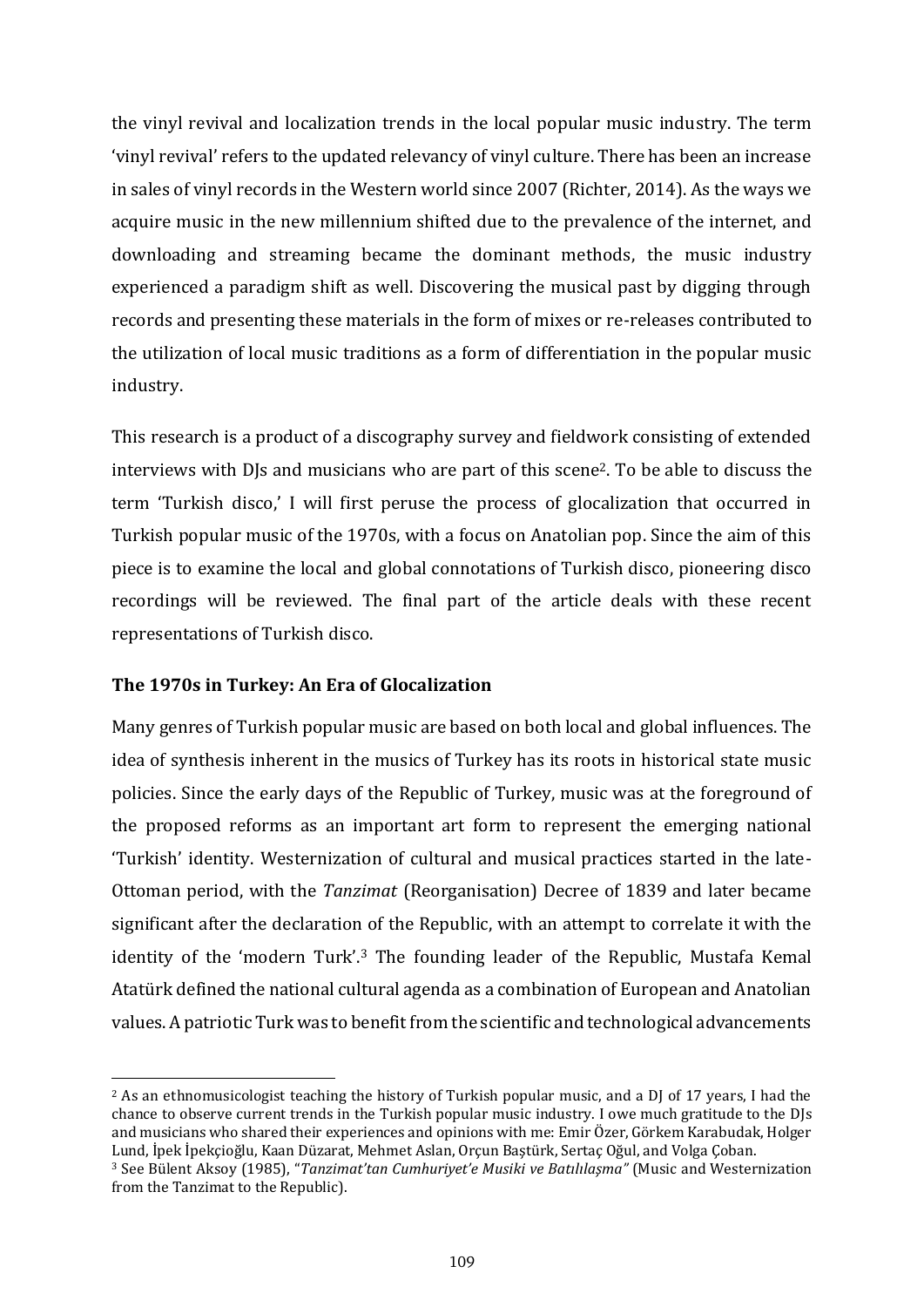of the West while internalizing the spirituality of the East (Kadıoğlu, 1996). As a means to achieve that ideal, a synthesis of Anatolian folk and Western classical music was seen as the ideal music representing this new country that was established on the remnants of the Ottoman Empire. However, the legacy of the Ottoman Empire has been a controversial issue throughout history.

Policies fostering European music facilitated the integration of Western ballroom dance styles. In the early days of the Republic, dances such as the waltz and the foxtrot became popular among the cultural elites, who regularly visited 'State Balls' — social events that broke down the barriers between men and women in Ottoman society (Alexandrov, 2013: 178). Actually, the roots of Western-style dance culture in Turkey were venues called *dansing* (dance halls), in which dances such as the Charleston, foxtrot, waltz, shimmy, one step, and tango were performed. Carol Woodall mentions *dansing* as well as the city's streets, bars, hotels, and cinemas as the 'contact zones' of Istanbul in the 1920s, in which various ethnic groups, classes and professions, as well as emigrants and Allied occupiers, came together (2008: 40).

A surprising outcome of the Westernization idea was the evolution of jazz and tango. Tango became the first Western genre to be adopted into local culture with compositions that included Turkish lyrics. By contrast, jazz was initially used as a mere generic category that encompassed all Western popular dance styles, from ragtime to foxtrot. Armenian violinist/saxophonist Leon Avigdor introduced jazz to Turkey in the mid-1920s (Mimaroğlu, 1958: 122). It took another two decades before Swing Amatör became the first genuine jazz band, and jazz gradually found its own identity from its North American origins, whereas other Western popular music styles were labelled as Turkish Light Music (Uyar & Karahasanoğlu, 2016: 137). <sup>4</sup>

The first example of Turkish Light Music (later known as Turkish pop music) was '*Bak Bir Varmış Bir Yokmuş*' (Look, Once Upon a Time) released in 1961 by the renowned jazz pianist and singer İlham Gencer. <sup>5</sup> The lyricist and radio host Fecri Ebcioğlu wrote Turkish lyrics to French pop singer Bob Azzam's '*C'est écrit dans le ciel',* becoming the pioneer of *Aranjman* music, a form of popular music with Turkish lyrics. The term *Aranjman*

<sup>4</sup> The term "Light Music" denotes Easy Listening.

<sup>5</sup> Unless otherwise stated, all translations are the author's.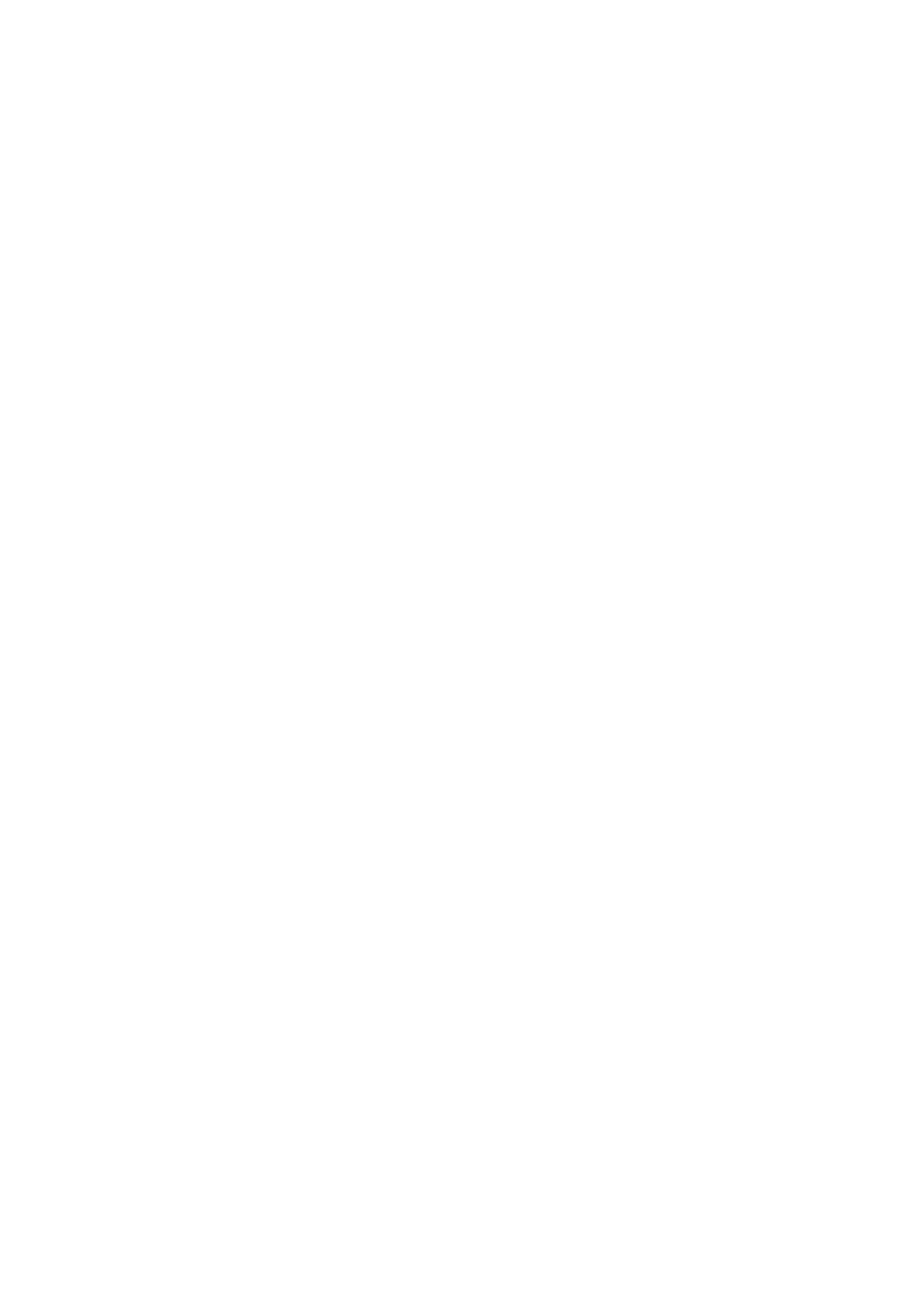signifies arranged/cover versions of popular songs of usually French, Italian, or English origin with adapted Turkish lyrics. *Aranjman* was strongly supported by Turkish Radio and Television (TRT), which gave it regular airtime and labeled the new genre as Light Music with Turkish Lyrics (*Türkçe Sözlü Hafif Müzik*) (Tekelioğlu, 1996: 211).

The incorporation of Turkish elements into Western popular music dominated the music of the 1970s, resulting in a fusion of Turkish folk with Western popular music genres, such as pop, psychedelic and prog rock, and the resulting genre was called Anatolian pop. The label 'Anatolian pop' was coined by Taner Öngür<sup>6</sup>, the bass player of Moğollar, one of the key bands of the movement. Actually, the movement started in 1964, when the jazz singer Tülay German released her groundbreaking single, '*Burçak Tarlası'* (Field of Vetch), pioneering Anatolian pop and thereby opening a new path for Turkish popular music. Produced by her partner, jazz drummer Erdem Buri, and performed by Doruk Onatkut Orchestra, it was the first traditional Turkish folk song performed with Western instruments: flute, guitar, a drumset, percussion, and string instruments. Tülay German's vocals display an operatic influence, while the raw timbre of the claves marks the rhythmic drive of the piece. This was a milestone in Turkish popular music: instead of directly imitating the genre, as had been the case with jazz, rock'n'roll and *Aranjman*, German's music exhibited a novel and unique theoretical and harmonic combination.

The synthesis zeitgeist of the 1970s was not just specific to Anatolian pop; jazz and funk were also adapted to local taste. In 1973, Mustafa Özkent released his LP *Gençlik ile Elele* (Hand in Hand for Youth) offering a unique blend of Turkish folk music and funk. Gökçen Kaynatan, with his exquisite style fusing electronics with local influences, is referred to as one of the pioneers of electronic music within the borders of Turkey.<sup>7</sup> In 1978, the first Turkish jazz album, *Jazz Semai,* was released by Erol Pekcan (drums), Tuna Ötenel (saxophone and piano), and Kudret Öztoprak (bass). This was the first jazz LP recorded and released by local musicians, and the first recording incorporating tonal materials, rhythmic structures, forms, or repertoire samples from Turkish music into jazz. All these attempts reveal the complex nature of the aesthetics of taste, which I intent to explain through the concept of glocalization.

<sup>6</sup> See Taner Öngür. (2018). [Liner notes]. In *Sayko Ana*. Digital Album. Istanbul: Tantana Records.

<sup>7</sup> İlhan Mimaroğlu and Bülent Arel were pioneering Turkish composers of electronic art music, but their activities were based in USA.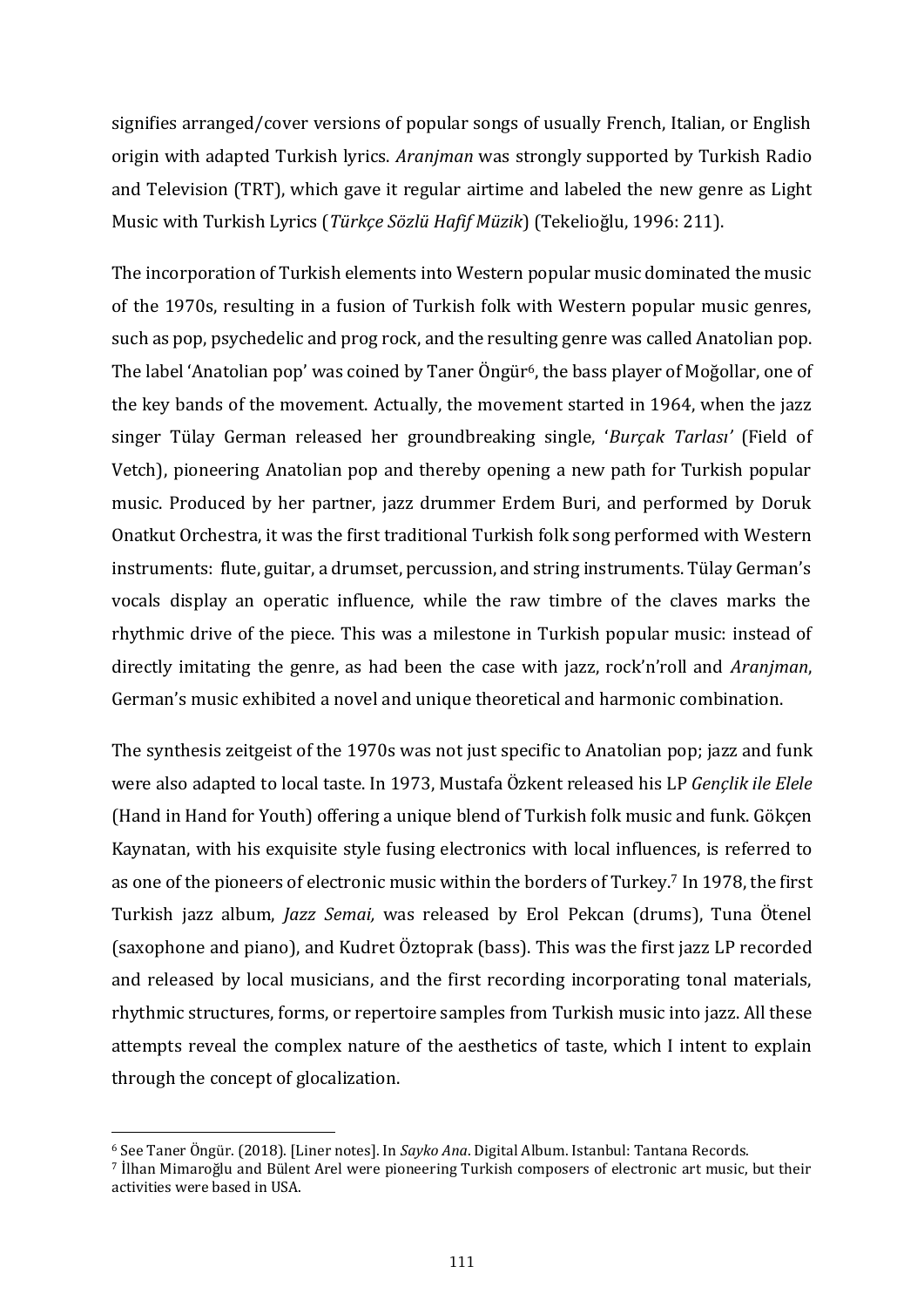Roland Robertson defined glocalization as "the simultaneous promotion of what is, in one sense, standardized product, for particular markets, in particular flavors, and so on" (1997: 225). Japanese marketing experts used the term to define the process by which products of Japanese origin were localized to suit local tastes and interests, and vice versa (Khondker, 2004). Robertson was the first to use this term in the context of social sciences and discussed globalization as "being reflexively reshaped in such a way as to increasingly make projects of glocalization into the constitutive features of contemporary globalization" (1995: 41).

Regarding the issue of globalization of cultures, Nederveen Pieterse discusses three approaches: clash of cultures, single culture, and hybridization (2004). The first is the view that people's cultural and religious identities will be the primary source of conflict in the post-Cold War world (Huntington, 1993). The 'single-culture' approach is the view that a homogenized world is dominated by a single culture that erases local differences. According to the third view — hybridization or synthesis — local needs are adjusted to globalized concepts. Glocalization and hybridization share a common ground on conceptualizing cross-cultural influences, but there is a slight difference. Glocalization explains the interaction between local and global, and the interconnection between local cultures; hybridization, on the other hand, deals with the mixture of different cultures (Nederveen Pieterse, 1993).

With a more cultural orientation, Timothy Taylor defined glocalization as "the extent to which the local and the global are no longer distinct – indeed, they never were – but are inextricably intertwined, with one infiltrating and implicating the other" (2003: 67). Anatolian pop with Turkish folk music instrumentation and repertoire can be interpreted as an example of glocalization. The main influence of Anatolian pop was the Anatolian *aşık* (lover) tradition of traveling folk musicians who improvised with folk poetry, drawing on the philosophy of Sufism and accompanying themselves on *bağlama*. 8 Anatolian pop musicians began to draw on folk literature attributed to famous *aşıks*(such as Karacaoğlan, Pir Sultan Abdal and Dadaloğlu). Aşık Veysel Şatıroğlu (1894-1973), a prominent blind *aşık* who was active while the movement was taking root, was the first

<sup>8</sup> The timbre of *bağlama* — the Turkish folk lute also known as *saz* — had a special impact on the sound of Anatolian pop sound.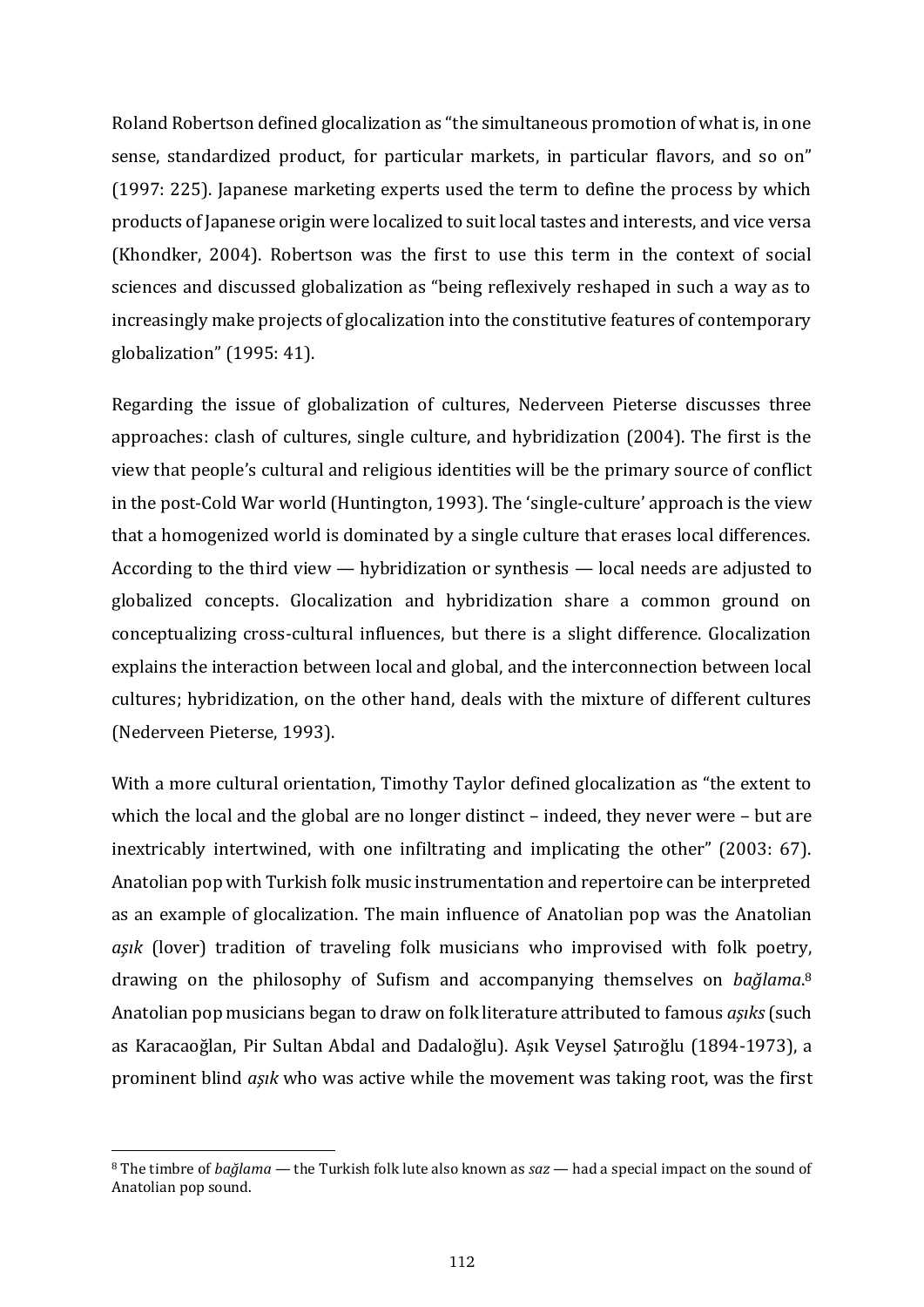*aşık* to gain a wider audience through the media, and his songs were re-recorded by wellknown Anatolian pop artists.

There are many ways in which the influence of Turkish music on musicians was manifested –something we can understand as the result of processes of differentiation. In the case of Turkish musical glocalization, Western music genres, such as rock'n'roll, psychedelic rock, and prog rock, have been intermingled with Anatolian folk music elements and instruments. As the notion of glocalization suggests, any set of sociocultural formations can be adapted to local taste and Anatolian pop represents the adaptation of Western forms into local contexts. Cahit Berkay explains the hybrid musical zeitgeist of the era:

Anatolian pop reflects the Turkish joke that states, "You cannot sell a snail in a Muslim neighborhood"9. If you are making music in this country, you have to know this country is not restricted to Istanbul, Ankara and Izmir. Your music has to be nourished by Anatolia ( Akkaya & Çelik, 2006: 167).

By excluding the cultural and economic centers of the country, Berkay draws on the importance of familiarity in musical taste. If Western popular music had been presented to an Anatolian audience without any attempt at localization of the genre, it probably would not have made an impact, because it sounds quite foreign to a taste accustomed to *makam* art and modal folk traditions in Turkey.

Bruno Nettl differentiated musical Westernization (imitating specific features and techniques from Western culture in order to introduce non-Western practitioners with Western religious, musical, cultural, or political approaches) from musical modernization (preserving and continuing the tradition rather than changing it, and extending the tradition with the adoption of Western techniques) (1978: 171). Musical Westernization manifested as the copying of Western popular music forms. *Aranjman* covers that directly imitated French, Italian, or English pop songs adding Turkish lyrics to the original piece — even sometimes purchasing the master output from the studio — stand as a musical reflection of the globalized world. Turkish pop diva Ajda Pekkan, for example, used to sing these songs in broken Turkish with an ersatz English accent to give the impression of a European singer performing it. Westernization was deeply rooted in the cultural

<sup>&</sup>lt;sup>9</sup> A proverb in Turkish denoting that one cannot market a product to an irrelevant audience.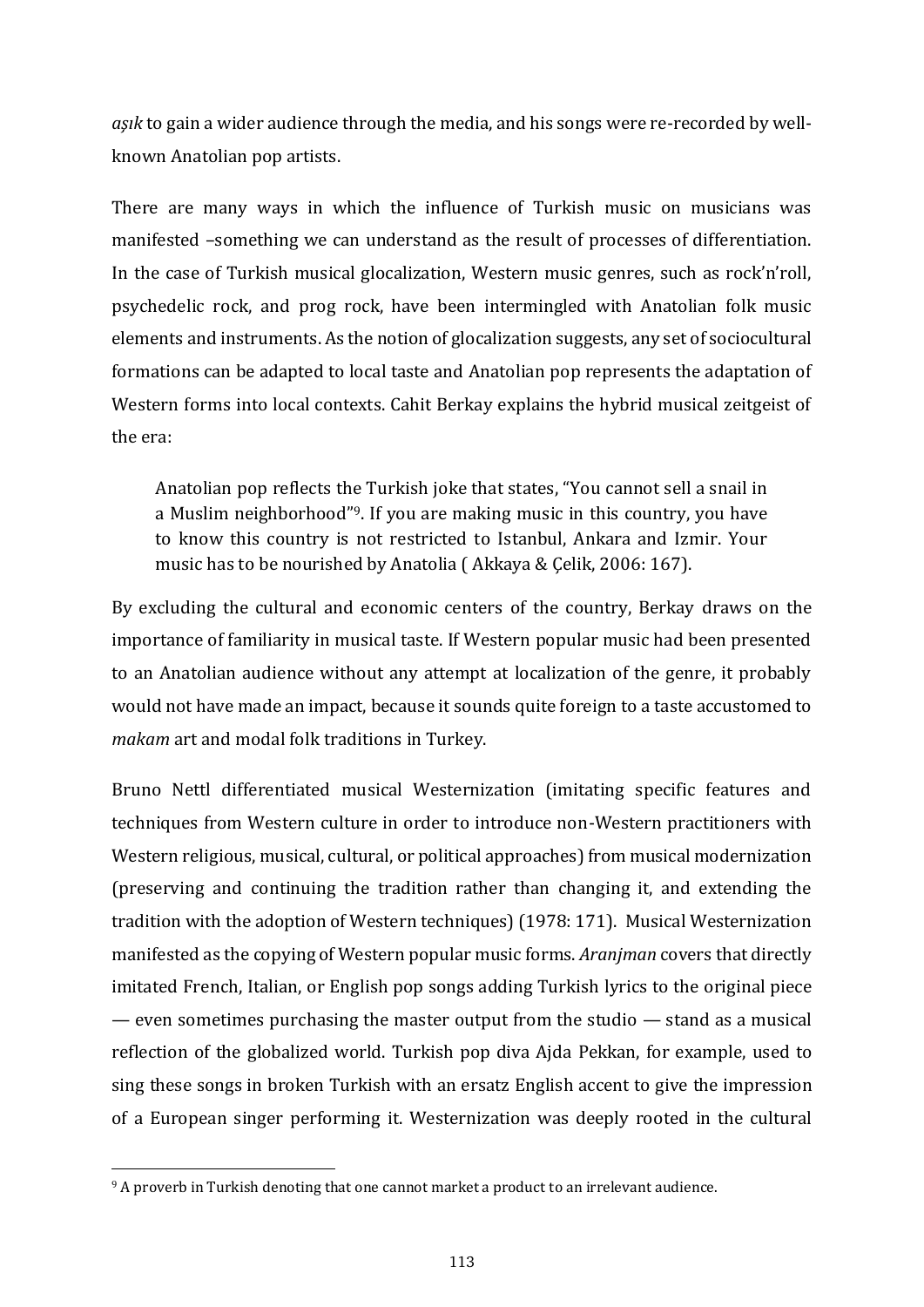practices of the era, and aggrandization of the West was reflected in the small details of everyday life. A European look and an imitation of a European accent became features of popular music of these years. As in the *Aranjman* style, transferring the sound of European pop directly to the Turkish music market is linked with homogenization and, as Holton states, "equivalent to Westernization" (2000:142). As we can see in the *Aranjman* form, Westernization was perceived as an equivalent of modernization.

The glocalization process that occurred in Anatolian pop refers to the juxtaposition of the traditional with the modern, drawing influences from the *aşık* tradition and integrating modal melodic sequences of Turkish folk into Western forms. Incorporating local and traditional music forms into Western genres has been a complicated venture ever since the early years of the Turkish Republic. Embracing or rejecting local musical influences in Turkish popular music was a manifestation of complex national identity politics. Nationalism became the main value as regards the construction of the Turkish Republic from the ruins of the Ottoman Empire, and it revisited the cultural agenda of the country in the following decades.

Regarding the deep-rooted effects of this East/West dilemma, DJ and producer Kaan Düzarat comments: "During the Westernization process, the existing culture had rejected with a denigration of being peasant or Eastern. I was born in 1980, and this case of rejection reached even our generation" (as cited in Sarıçam, 2014). Düzarat's comment reveals the particularly complex nature of Westernization in Turkish society. As a DJ performing in my early 20s, I recall hiding my Balkan and Anatolian folk music knowledge inherited from my family among my peers, because those weren't appreciated as 'hip' back in those times. Before the age of internet, performance and a taste of Anatolian folk music were attributed to working-class and rural populations in Turkey. As the dissemination of music changed with the evolving technologies, the class-related connotations of music consumption started to blur.

Artistically, the most prolific era of Turkish popular music occurred between 1960 and 1980, taking the form of glocalization with the experiments of rock'n'roll, psychedelic rock, jazz, disco, and funk. However, this trend came to an abrupt end with the 1980 military coup staged against the supposed rising communist and Islamist influence. The ensuing economic crisis, political oppression, and censorship affected cultural and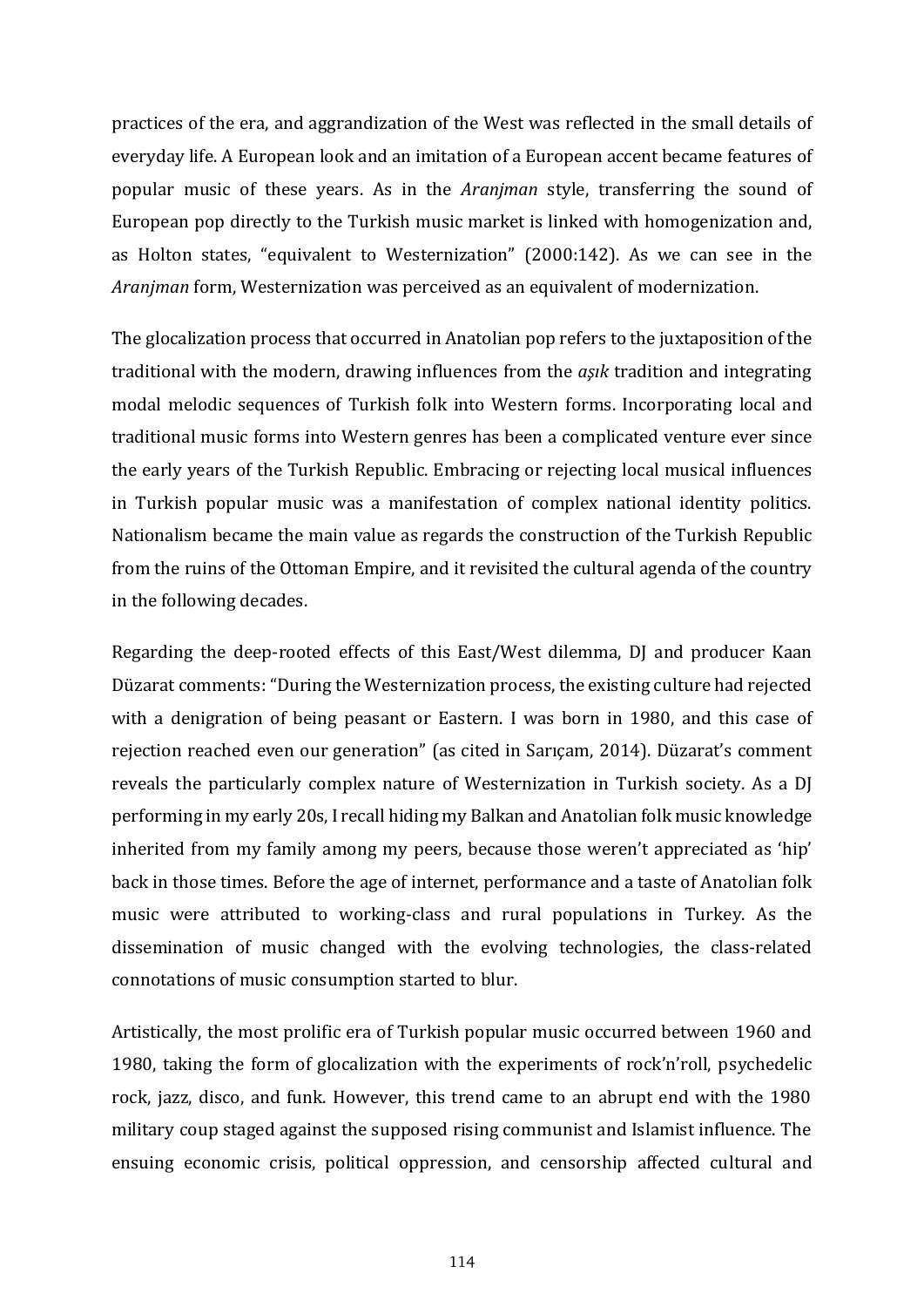musical life, exacerbated by several imprisonments. As Stokes states: "Anatolian Rock was effectively driven underground by the generals in 1980" (1999: 13). Many left-wing musicians had to keep a low profile, some prosecuted, others leaving the country. For instance, Selda Bağcan, the most prominent international face of Anatolian pop, was taken into custody three times and put on trial nine times for her protest song lyrics (Canbazoğlu, 2009: 227). TRT also applied censorship to musicians such as Selda Bağcan and Cem Karaca.

### **Local Connotations of Disco in Turkey**

Like many genres of Western popular music, disco also found a place in Turkish popular music. Atthe end of the 1970s, glocalization of disco music by Turkish musicians occurred with the utilization of long-standing Ottoman/Turkish music forms. Osman İşmen pioneered the Turkish disco with his orchestra combining a funk orchestra consisting of a rhythm and horn section, with Turkish style violins and *mey*10. As an arranger, band leader, and keyboard player, he had a unique approach to combining *makam* music influences with disco grooves. In 1978, he released *Diskomatik Katibim*, followed by *Disko Madımak* in 1979. The latter consisted of arrangements of the up-tempo Turkish folk songs in *Oyun Havası* form such as '*Madımak*', '*Dere Geliyor Dere*' (The River Flows River), '*Mevlana*' (Rumi). These albums were significant examples of the trend in the Turkish popular music industry: fusion recordings of a specific instrumental Anatolian folk music form called *Oyun Havası*, which functioned mainly as dance music and often performed in wedding ceremonies or any kind of celebration where traditional dances take place. Earlier in 1973, Esin Engin Orchestra released *Modern Oyun Havaları*, followed by the album *Modern Fasıl* in 1978.

Another significant album of glocalization during the era is Disco *Fasıl*, released in Turkey in 1979 by the Bip!Plak record label, which launched a series of local disco adaptations targeting a popular audience. This LP gathered together the most accomplished Turkish art music performers such as Coşkun Sabah on oud and Halil Karaduman on kanun in an ensemble, *İstanbul Çalgıcıları* (Instrumentalists of Istanbul), made up of drums, guitar, bass, saxophone, Moog synthesizer, and percussion, and a Turkish vocal group of Turkish

<sup>&</sup>lt;sup>10</sup> Mey is a double-reed aerophone, common in Turkish folk music. It is similar to the Armenian duduk.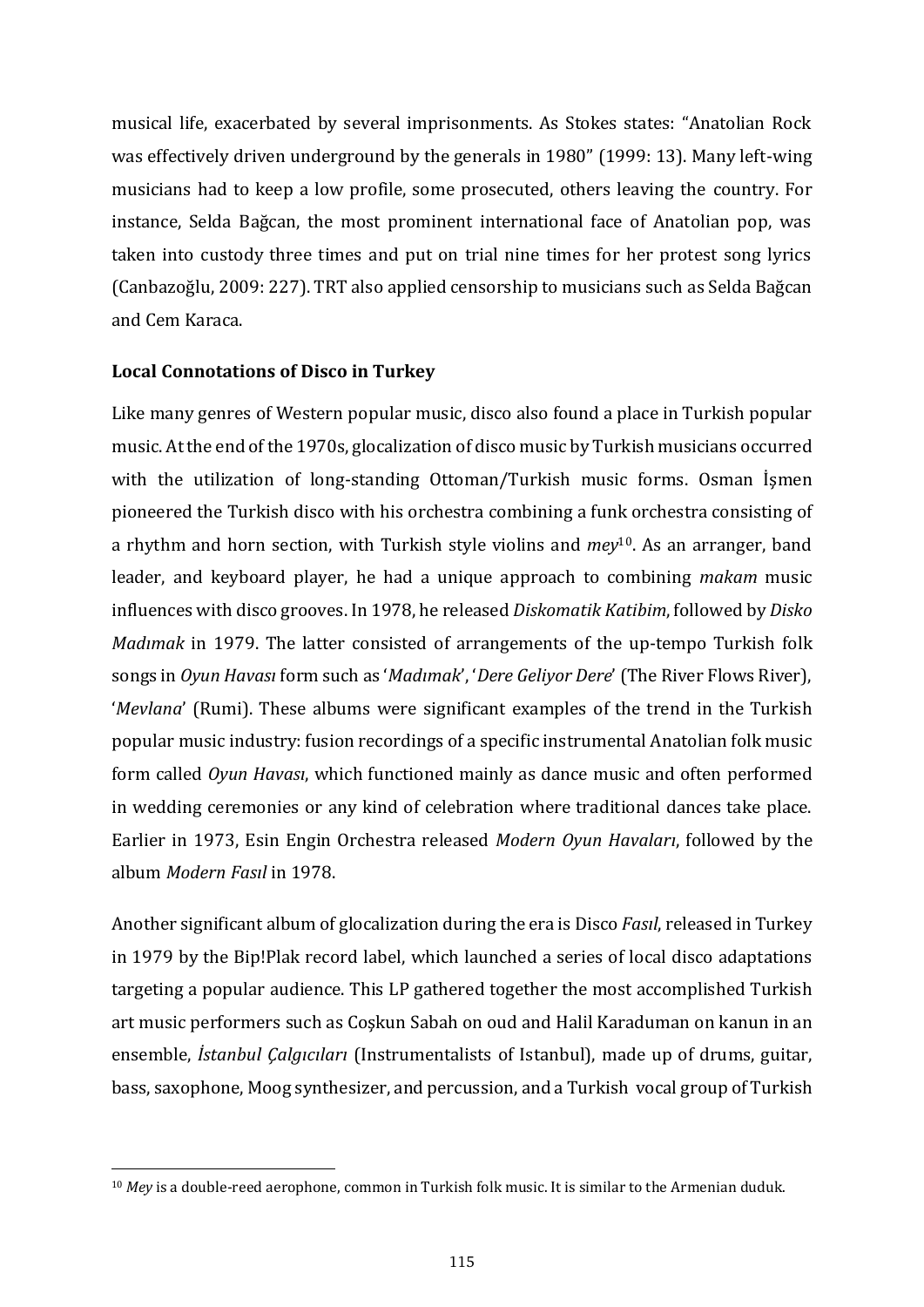art music singers, *İstanbul Şarkıcıları*(Singers ofIstanbul).<sup>11</sup> The Disco *Fasıl* compilations, the first album from 1979, combined the songs in *Oyun Havası* form and presented them in a continuous *potpori* form. The A side contains four up-tempo traditional songs, '*Telgrafın Tellerine Kuşlar mı Konar*' (Do the Birds Perch on the Wires of Telegraph), '*Sallasana Sallasana Mendilini'* (Wave Your Hankie), '*Karanfilim Budama*' (My Clove Is Pruning) and '*Beyoğlu'nda Gezersin*' (You Wonder Around Beyoğlu), all melded together with interludes including heavy bass drives, funky rhythms with an intense groove, melodies from the Moog reminiscent of Theremin sound, and flamboyant saxophone solos. These and other features associated with Western disco music are combined with solos on kanun and oud, which are common instruments in Turkish music.

Before exploring the cultural codes inherent in the glocalization of Disco *Fasıl*, another concept – *potpori* – needs to be explained. Taking its name from the French *pot-pourri*, *potpori* is created by assembling together selected parts of songs. For instance, a verse and a chorus from one song might be combined with selected parts from another song. The musical usage of *potpori* began with the Turkish Radio and Television choir *Yurttan Sesler Korosu* (Voices from the Homeland), led by Muzaffer Sarısözen in 1947 (Kozanoğlu, 1988: 24). As a way to institutionalize Anatolian folk music, a number of traditional songs collected through field recordings from different regions of Turkey were compiled to create a traditional music treasure trove for the choir. One of the main reasons for the selection of the song hooks in the *potpori* stems from the efficient presentation of newly collected folk material. *Potpori* thus represents the continuous performance of folk songs that have similarities in their tonal centers. Despite its folk origins, *potpori* became a popular concept both in Turkish art music and Turkish popular music.

*Potpori* is similar to DJ sets and mixtapes in the way in which different musical elements are interlinked and performed in a continuous flow. Indeed, this kind of musical flow is not specific to *potpori*, but rooted in the *Fasıl* form, which can go on for up to four hours. *Fasıl*, on the other hand, comes from the Ottoman *makam* music tradition, the artistic musical heritage of the empire that preceded modern-day Turkey and was distinct from Anatolian folk music, reflecting different regional traditions of various ethnic groups. It is

<sup>11</sup> *Çalgıcı* means instrumentalist. However, it is important to note that using çalgıcı rather than "musician" has pejorative connotations. Usually, musicians of Romani origin are referred to as *çalgıcı*. Such usage denotes many things about the inner dynamics of discrimination of minority ethnic groups in Turkey.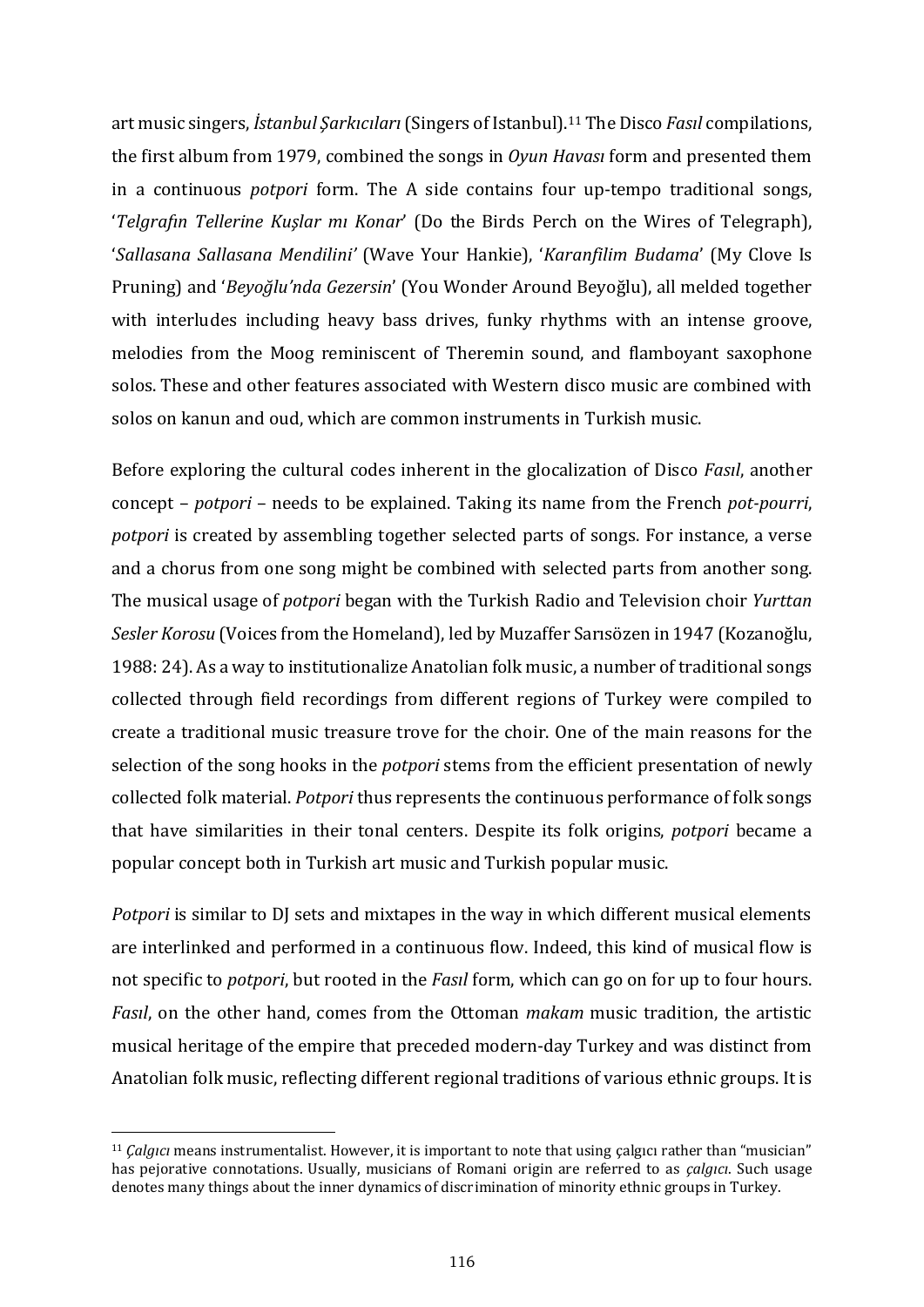the longest form in Ottoman *makam* music, presenting a combined structure created from several different instrumental forms that are played back to back with a set of rules concerning pitch material, rhythm, and intermediary sections. During the 19th century, the song form was added to *Fasıl*. So as not to break this continuity, sometimes the *taksim* (improvised solos) lasts as long as 20-25 minutes to give other instrumentalists and singers a rest during the *Fasıl* set (Eken, 2007: 32). Tracing its roots to the 15th century, the *Fasıl* form witnessed many changes throughout the centuries. The declaration of the Turkish Republic and the ensuing Westernization resulted in an era of rejection of Ottoman *makam* music, trapping the *Fasıl* performances in the private sphere. The form was revived in the late 20th century, this time with a dance and entertainment function. Recent somewhat misleading interpretations of *Fasıl*, especially after the 1990s, refer to it as live entertainment by an ensemble performing only the song form in Turkish art music. Just as DJs have developed many techniques, from beat matching to scratching, to maintain a continuous flow of music, so too have *Fasıl* performers. For instance, in Turkish music, there are structured melodies called *Beylik aranağme* (common intersecting melodies) connecting the pieces in *Fasıl*.

Another album, '*Ayva Çiçek Açmış*' (Quince Tree in Bloom), by the same ensemble *İstanbul Şarkıcıları & İstanbul Çalgıcıları*, was released in 1980 and includes an adaptation of a composition by Fikret Kızılok, '*Köroğlu Dağları'* (Mountains of Köroğlu).<sup>12</sup> This piece reflects direct funk influences with catchy guitar riffs, propulsive string and horn parts, and combines these with Turkish-style violin performance including *makam* slides and highly ornamented rhythms of the darbuka. <sup>13</sup> The signature song of the album, '*Ayva Çiçek Açmış'*, is an anonymous *Oyun Havası*. <sup>14</sup> It is in *Uşşak makam*, which includes the *Segah* pitch, which is one comma lower than the Bwhen it is notated in the Turkish tuning system, in which D is tuned to 440 hertz. The whole tone in Turkish *makam* music is divided into nine equal parts; there are four types of sharps and flats in a whole tone, which gives Turkish music its microtonal character. This piece blends Turkish dance music form *Oyun Havası* with musical elements borrowed from Western disco sounds

<sup>12</sup> https://www.youtube.com/watch?v=eTe2YErKEno

<sup>13</sup> Darbuka is a membranophone common in Turkish music, which is also called doumbek.

<sup>14</sup> https://www.youtube.com/watch?v=HWVHJnPvDBg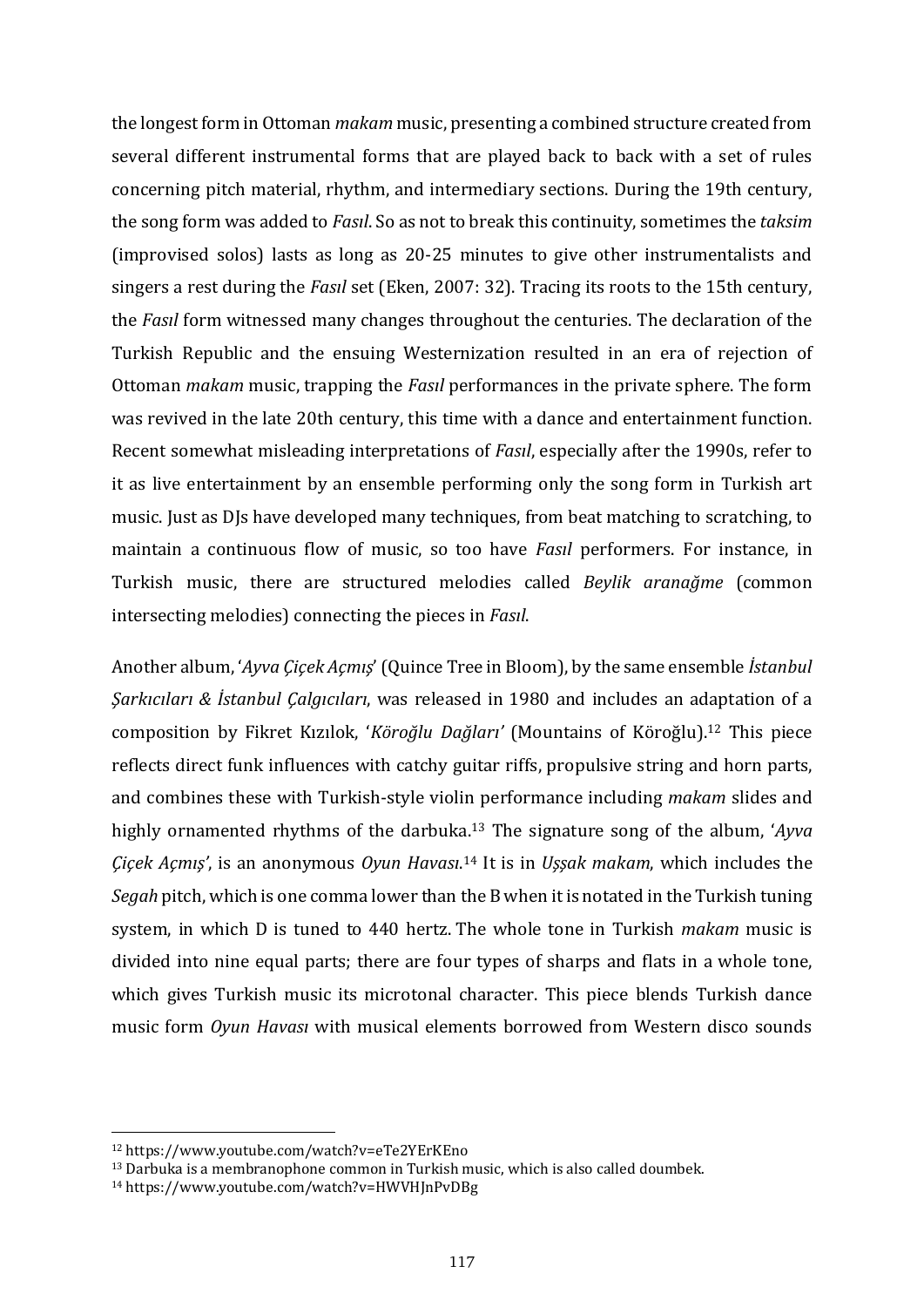from the period. While the vocal parts of the piece are an example of Turkish art music, the interludes connecting those combine *makam* solos with disco features.



**Figure 1**. İstanbul Şarkıcıları & İstanbul Çalgıcıları, Ayva Çiçek Açmış Album Cover (Istanbul Çalgıcıları & Istanbul Şarkıcıları, 1980).

These albums were produced prior to the authoritarian climate of the September 12, 1980 coup, as during those years, opportunities for live music or dance halls were scarce. They used disco influence to modernize the local forms and targeted a mainstream popular music audience with a commercial orientation. Turkish DJ and producer Sertaç Oğul (As Smooth As) commented on these recordings:

These songs weren't originally composed to be played in discos. During their era, there wasn't a lively disco music culture in Turkey. For the orchestration and arrangement of these songs, the disco genre was imitated, that's all (Sertaç Oğul, personal communication, October 15, 2018).

However, there was another main function those recordings serve: as soundtracks for films. Turkish comedy films of the 1960s-80s tended to use jazz, funk and disco as an accompaniment to chase or comedy scenes. For instance, Zafer Dilek released his version of another *Oyun Havası* '*Yekte*' in 1976, offering a fusion of funky riffs, modal melodies, and traditional Anatolian wooden-spoon playing to create a polyrhythmic structure. This was used in the 1977 movie *Sakar Şakir* (Clumsy Şakir) starring Turkish comedy star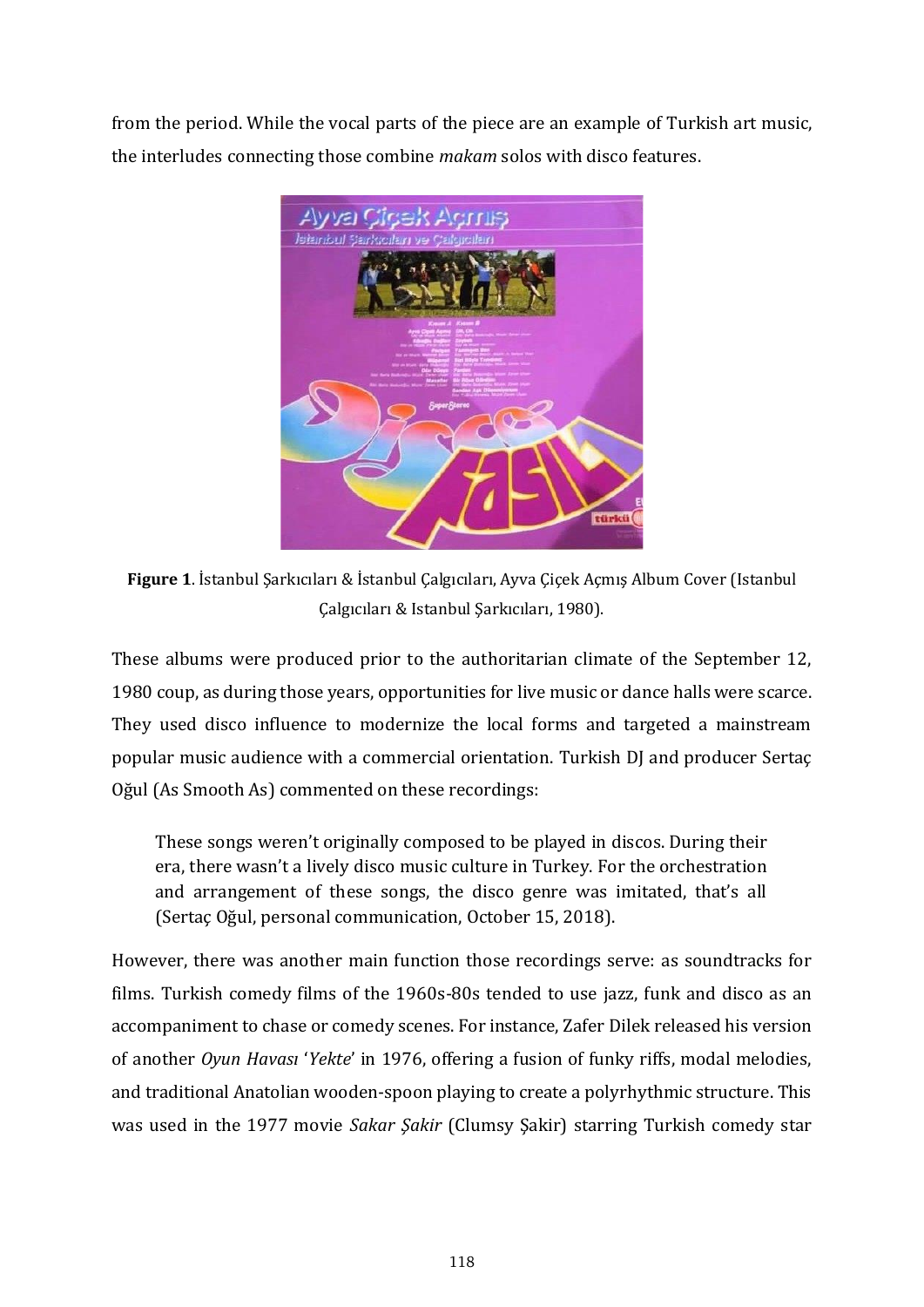Kemal Sunal. Osman İşmen Orchestra's '*Nihavend Longa'* from *Diskomatik Katibim* album is used in another Kemal Sunal movie, *Korkusuz Korkak* (Fearless Coward).

While Bip!Plak released Turkish interpretations of disco music, another Turkish label, *Türküola*, released *Derdiyoklar*'s LP as part of their Disco Folk series in Germany.<sup>15</sup> Turkish popular music in the diaspora, mainly in Germany, resulted in new unique adaptations of Anatolian musical elements. *Derdiyoklar* was a duo made up of two Turkish immigrants in West Germany who performed at weddings and circumcision feasts and covered traditional Anatolian folk songs with an instrumentation consisting of *electro-saz*, guitar, drums, and synthesizers.<sup>16</sup> This record recently gained a cult following in the Turkish alternative music scene and drove a young generation of local musicians to use similar psychedelic themes in their own music.<sup>17</sup> These recordings remained underground during their release years, then later became popular with reissues during the Turkish psychedelic revival, as videos of the duo playing at wedding ceremonies spread via YouTube. Although the title of the album includes disco, the music of *Derdiyoklar* offers a fusion of Turkish folk with psychedelic rock.

After the 1980s, the term disco began to mean anything related to dance and *Oyun Havası*. As it also became a feature of comedy movies with the popularity of Kemal Sunal movies, the albums including 'disco' in their names shared a common commercial interest combining up-tempo *Oyun Havası* music with comedy features. For instance, Hurşid Yenigün's *Disco-Gırgır: Göbekli Dümbelekli* recordings define the period's appreciation of disco. These recordings don't reflect any disco or funk music influences, other than the basic dance function of *Oyun Havası* and *potpori* forms. Likewise, many recordings labeled as disco, such as *Disco Göbek* (Disco Belly Dance), *Disco Fasıl Rumbada*, *Karadeniz Disco*, *Disco Kanto* and *Oryantal Çiftetelli Disco,* were released during the 1980s.<sup>18</sup> In 1992,

<sup>15</sup> *Türküola* was established in Cologne, Germany, in the late 1960s. The company moved its operations to Turkey in 1973. Also, Uzelli, another record company with its significant releases of Anatolian pop/rock, started in Frankfurt in 1971 and later moved its operations to Turkey.

<sup>16</sup> *Saz* means instrument in Turkish but is synonymous with the *bağlama*, since it is the most regularly used instrument in Turkish folk music.

<sup>&</sup>lt;sup>17</sup> In music, the term psychedelic mainly denotes musical experimentation, particularly in form and timbre. Hindu classical music instruments tabla and sitar were used to evoke a psychedelic experience, as with some of the signature timbres of 1960s new age spirituality. Besides, studio techniques such as filtering, extreme reverb, phasing, extended delay hoops, and multiple repeats were utilized in the recordings to create surreal sounds (Chepkemoi, 2017).

<sup>18</sup> Disco *Fasıl* Rumbada is an album title by Hurşit Yenigün offering an intertwining of rumba and disco music, but these are actually nonsense titles to draw attention to the entertainment concept, not the actual musical influences. *Karadeniz* Disco means Black Sea region disco, a performance of *Oyun Havası* with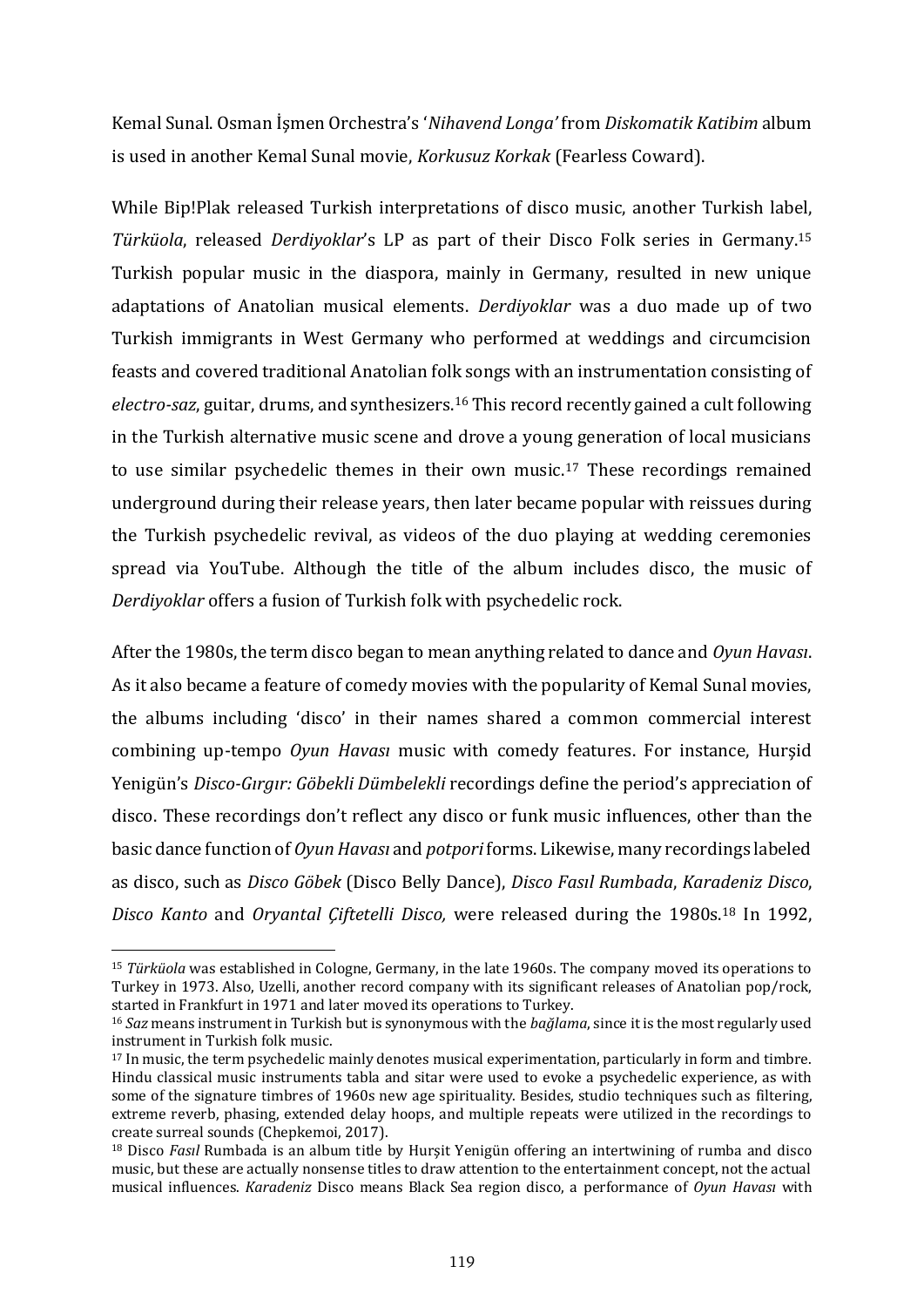Erkan Ocaklı released an album titled *Disco Nataşa*, which included newly arranged entertainment songs from the Black Sea.<sup>19</sup>

My interviews about the local appreciation of disco revealed yet another dominant usage. The Turkish word *disko* also represents the physical venue of the dance hall, an abbreviation of discotheque. This time, *disko* referred to the dance halls in Turkey; this was a widespread usage of the term as an actual space for dancing, instead of a music culture. The first *disko* in Istanbul, established by Tevfik Dölen and called '*Tefo'nun Yeri'* (Tefo's Place), started its operations with an archive of 400 LPs in Sıraselviler street of Beyoğlu (Akçura, 2014). The DJ of the venue, EmreSerter, said Charles Aznavour, Adamo, Beatles, and Rolling Stones were among the most frequently played artists and bands (as cited in Akçura, 2014). Following the popularity of the first *disko*, other venues focusing on the performance of recorded music with DJs — instead of live music performances increased in numbers. In the late 1980s versions of *diskos,* for instance, synth-pop and new wave became the prominent culture, and the mainstream popular music of the era was labeled as *disko müziği* (disco music). This dance sub-culture represented the kind of decadent environment, in which an innocent girl could succumb to the effects of alcohol and dancing to *disko müziği*. Turkish movie stars of the era, such as Hülya Avşar or Yaşar Alptekin, were to be seen dancing in discos to synth pop music and new wave, cementing the links among synth pop and new wave and disco music during the late 1980s.

### **Reinvention of Turkish Disco**

This section examines the current usage of the term Turkish disco and explains its connections with the genre of Turkish psychedelic. Starting with the impact of the political atmosphere on the subject, after the 1980 military coup, Anatolian pop experienced a dramatic decline. Recordings from the 1970s lost their value under the political and cultural oppression, while others were forgotten, abandoned in moldy basements. Thanks to the nostalgic interest in bringing local music back to the scene, and the revival of vinyl culture, Turkish popular music from the 1970s has been resurrected in the new millennium, creating new spaces for performance. Not only global, but also

kemençe (a bowed string instrument common in traditional Black Sea reginal music), also reflecting the entertainment function. Disco *Kanto* is an album by *kanto* singer Nurhan Demircioğlu. *Oryantal Çiftetelli* Disco combines Oriental dance with the *Oyun Havası* form *Çiftetelli*.

 $19$  Natasha is a pejorative term for a Russian woman living in the Black Sea region.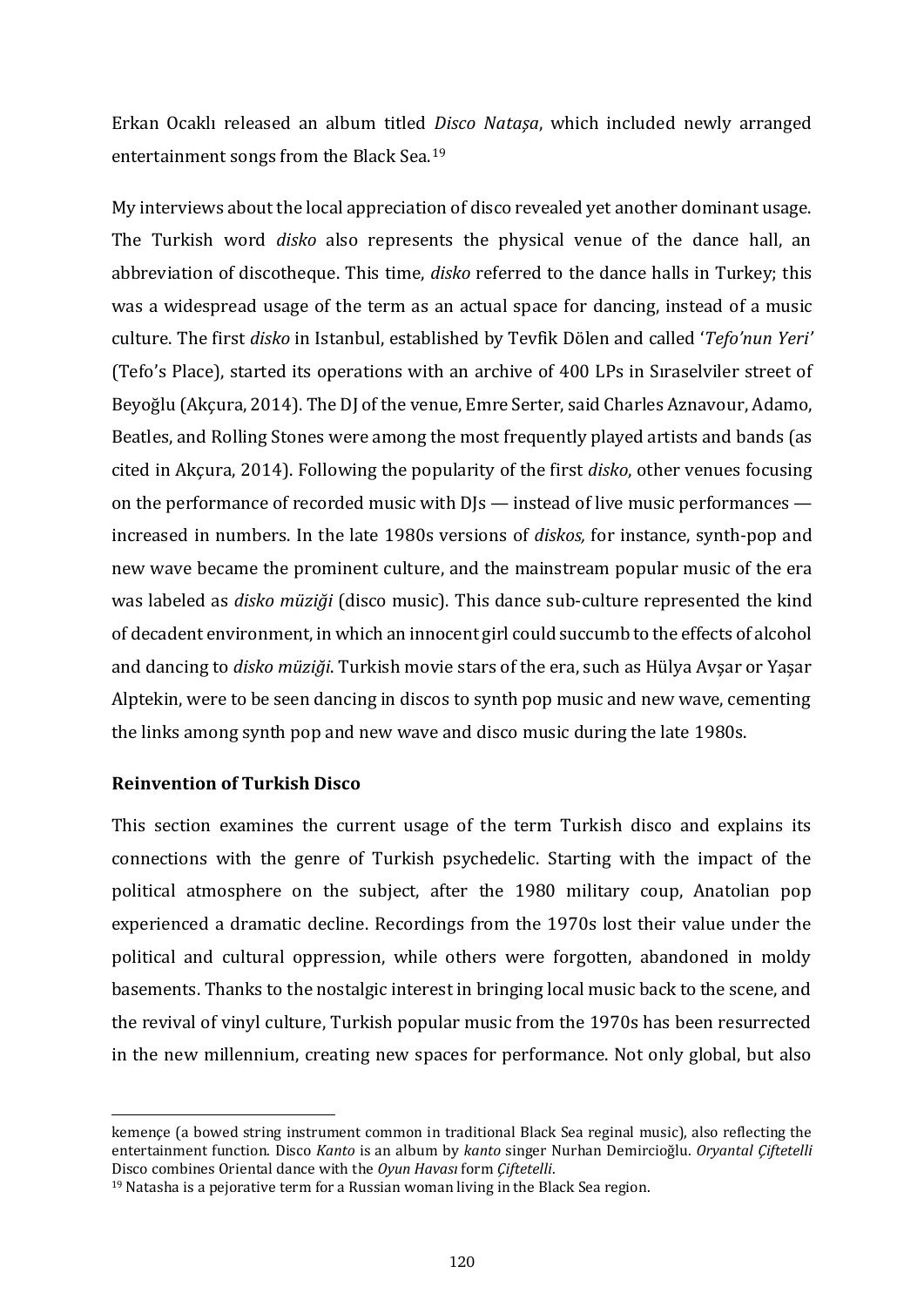Turkish listeners began to rediscover many inspiring pop albums of the 1970s.<sup>20</sup> Many of the Anatolian pop records were rediscovered by record diggers and reappeared in Turkish psychedelic and Turkish disco compilations in the past decade or so. During that process, Anatolian pop acquired a new label in the global music market: 'Turkish psychedelic'.

The term was created overseas and retroactively came to be used in Turkey. Güven Erkin Erkal was the first Turkish music writer to adopt the term in his book, *The History of Rock in Turkey 1: Psychedelic Year*s (2013). Prior to this, music writers and musicologists referred to this time as the era of Anatolian pop. A recent book, *The Turkish Psychedelic Music Explosion: Anadolu Psych 1965-1980*, by Daniel Spicer, follows a more biographical approach to the genre with chapters on stars such as Selda Bağcan and Moğollar.

The first use of the term Turkish psychedelic to define a compilation was "Love, Peace & Poetry — Turkish Psychedelic Music" released in 2003, which included an eclectic group of musicians such as Selda Bağcan, Bülent Ortaçgil, Erol Büyükburç, and Özdemir Erdoğan. On the other hand, in the vinyl catalogue 1001 Record Collector Dreams, which was published in 1998 by Hans Pokora and lists rare and valuable records, Erkin Koray's *Elektronik Türküler* (1974) is labeled as progressive, his *Same* (1973) as psychedelic/folk/progressive and Ersen's album *Dünden Bugüne* (1975) is labeled as folk/progressive. Cornelia & Holger Lund claims that the revival of Turkish rock and funk music began in 2006 with hip-hop producer Egon's compilation *Stones Throw Podcast #12: Turkish Funk Mix*, which contributed to the international interest in the genre (2015: 178).

The rise of Turkish psychedelic music owes itself to the activities of several significant DJs and producers. Roskow Kretschmann of the German DJ/producer collective Jazzanova, who frequently traveled to Turkey and collected local records, released in 2005 a two-compilation series called *Bosphorus Bridges*. DJ Kaan Düzarat states that "the scene clearly changed after that" (Kaan Düzarat, personal communication, October 10, 2018). In 2006, Mustafa Özkent's *Gençlik ile Elele* album, a local funk-ish gem of the 1970s, was re-released by another eminent global digger, Andy Votel's UK record label Finders

<sup>20</sup> The movie *Issız Adam* (Man Alone) from 2008 was crucial in attracting a mainstream audience to the joys of record collecting with a main character who was fond of 1970s Turkish recordings.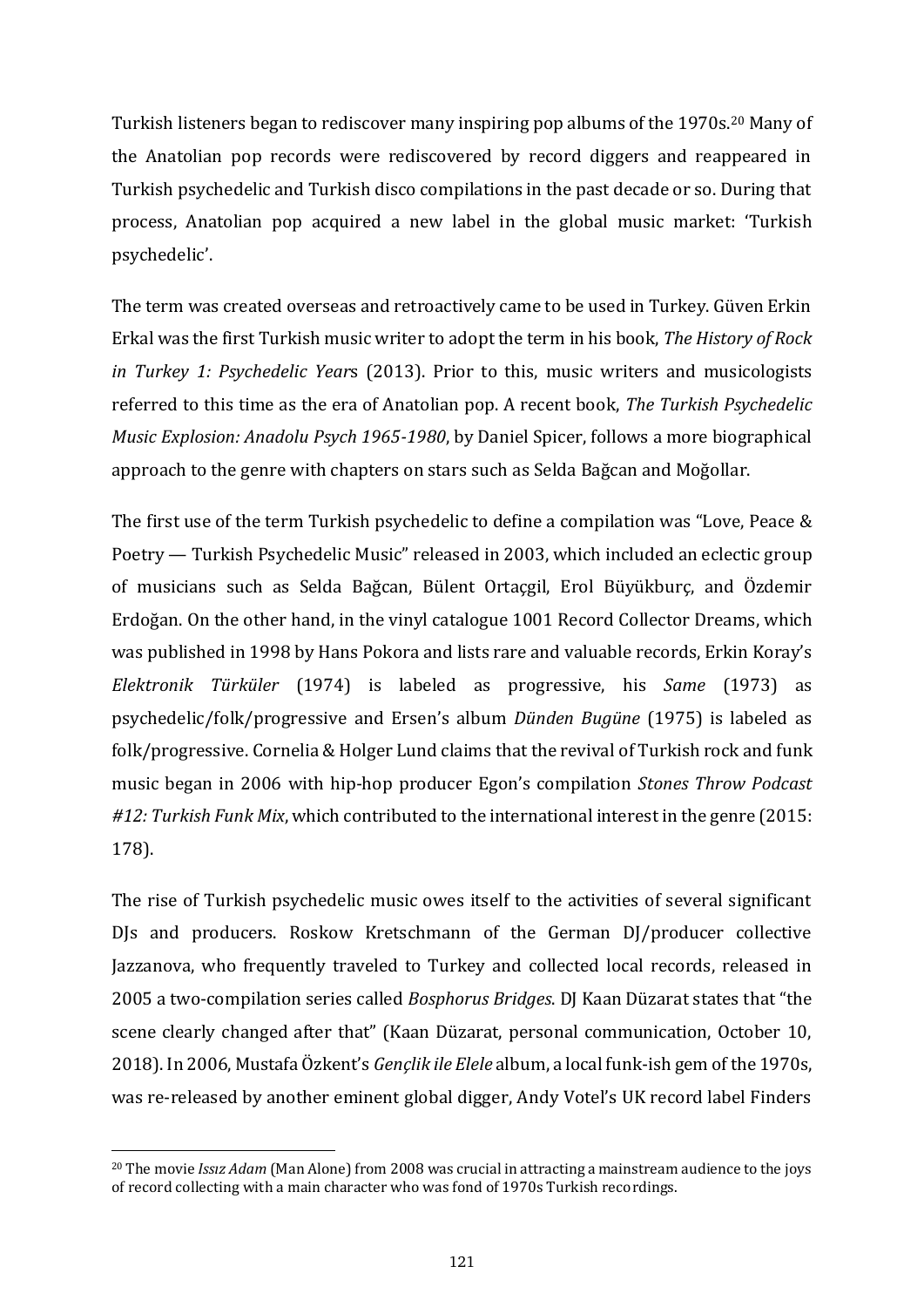Keepers. In 2007, American hip-hop producer Oh No released the album Dr. No's Oxperiment, which heavily sampled from Anadolu Pop recordings, with the first track on the album sampling Selda Bağcan's song '*İnce İnce'* (Skoog, 2012: 241). Two years later, rapper Mos Def discovered the same album and used Selda Bağcan's vocals in his 'Supermagic' track.

On the local scale, Turkish DJ and record collector Barış K was among the first to see upcoming localization trends in the popular music industry. He started editing Turkish songs as early as 2005 and released a mixtape, *Eurasia*, in 2007, bringing edits of Anatolian pop gems in a mix together. His flux of edits and compilations made the Anatolian pop visible, and this trend was followed by a niche crew of Turkish DJs and remixers such as Kaan Düzarat, *Hey Douglas, Kozmonoz Osman, Jonny Rock, and Discolog*. Many of the songs edited by those DJs were selected from the original LPs and singles recorded in the 1970s, which, until the new millennium, were referred to as Anatolian pop. Those edits and remixes gained the new global label 'Turkish disco' in the 2010s.

The impact of Turkish popular music of the 1970s was felt again in the 2010s with its rising popularity among deep house and disco DJs and producers. The term 'Turkish disco' was created as a label to market groovy recordings and the upbeat Anatolian pop in the global music industry, especially the remixes of Turkish popular music from the 1970s. At the 2017 Burning Man Festival, DJ Oliver Koletzki played Turkish pop singer Neşe Karaböcek's version of '*Çayelinden Öteye*' (Further from *Çayeli*) in his set, and the crowd danced up a storm.<sup>21</sup> This traditional song from the Black Sea region of Turkey was covered by Karaböcek during the Anatolian pop era and was recently edited by Norwegian producer Todd Terje under the title '*Yali Yali*' using disco beats.

Turkish DJs and producers, such as Barış K, Kaan Düzarat, Hey Douglas, İpek İpekçioğlu, Fattish, Kozmonot Osman, and Discolog took leading roles in editing such local repertoire as part of their artistic pursuits. Followed by a younger generation of DJs of Turkish origin including As Smooth As (Sertaç Oğul), Mehmet Aslan and Cheesebrothers, the mixtapes of Anatolian pop gained global visibility. Ricardo Villalobos remixed the track '*Kime Ne'* (None of their Business) by Turkish psychedelic band *İnsanlar* (with Barış K on beats, Alican Tezer on drums and Cem Yıldız on *electro-saz*). The tracks selected by local or

<sup>21</sup> https://www.youtube.com/watch?v=Fv451fZN9O4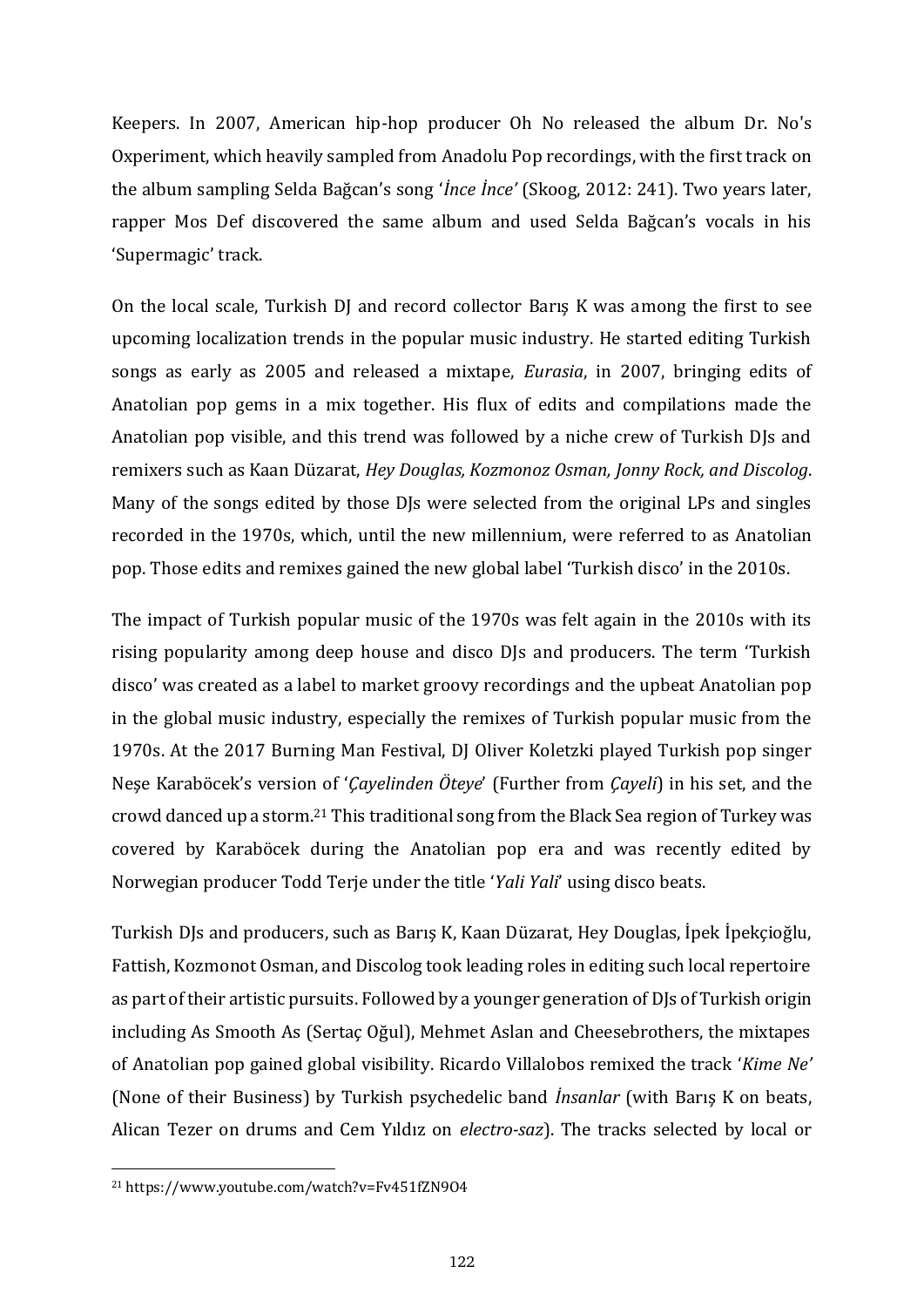foreign DJs are stylistically diverse and range from *Arabesk*<sup>22</sup> and jazz to pop and prog rock.23 The use of electro-saz (electric *bağlama*) is also quite common.

The first global usage of the term was in 2012 in an album called *Turkish Disco Folk*  released by *Arşivplak* company, including two edits by Volga Çoban. He stated that "The vinyl didn't create much of attention after its release, but eight months after someone shared some tracks on YouTube there was a sudden increase in the sales, and now the album is in its third release" (Volga Çoban, personal communication, November 19, 2019). For instance, one of the tracks included in the album is '*Volga Nehri'*(Volga River), which samples the 1980 recording by *İstanbul Şarkıcıları*'s *Ayva Çiçek Açmış*. <sup>24</sup> '*Volga Nehri*' is 09:56 minutes long and completely edited from the material taken from the instrumental parts of the songs included in the *Ayva Çiçek Açmış* album. The piece starts with a catchy opening guitar riff, which is a section from the song '*Ayva Çiçek Açmış*,' starting at 01:46.<sup>25</sup> The part of '*Volga Nehri'* that starts at 0:18 is the opening keyboard solo of '*Köroğlu Dağları*,' followed by a G clarinet solo in *Uşşak makam*. In the same album, there is also a version of '*Ayva Çiçek Açmış*,' which is 1:40 minutes long. Volga Çoban preferred to cut the vocal parts of the piece which contains direct *Oyun Havası* influence; instead, he used the interludes of funk and disco. However, the main melody of the piece starting at 00:09 is performed with electro-saz in *Uşşak makam*, which gives the piece its microtonal character.

Volga Çoban utilized the musical material from one of the primary works of glocalized disco in Turkey and later used that material to create a new form. He defines himself as a vinyl collector and dealer. He bought the copyright of the piece for a re-release from the producer Baha Boduroğlu. However, in the *Turkish Disco Folk* album, *İstanbul Şarkıcıları*  was not listed as a performer, nor was Volga Çoban acknowledged as the producer. The album mainly highlights the title: Turkish disco.

<sup>&</sup>lt;sup>22</sup> The genre of popular music emerged in the late 1960s in Turkey, bringing Arabic and Egyptian music influences with freer forms of Turkish art/folk music. The Turkish cultural elite tended to degrade *Arabesk* as the musical and cultural consequence of urban migration from rural towns in the 1960s, and it was forbidden on Turkish Radio and Television during the 1970s for being the 'low' culture of slums (see Stokes, 1989).

<sup>23</sup> Tracks by artists such as Barış Manço, Erkin Koray, Selda Bağcan, Neşe Karaböcek, Edip Akbayram, Gülden Karaböcek, Ali Rıza Binboğa, Osman İşmen Orchestra, Derdiyoklar, Nazan Öncel, Nil Burak, Seyyal Taner, Ferdi Özbeğen, Mehmet Pekün, Füsun Önal, Ajda Pekkan, Hakkı Bulut, Özdemir Erdoğan and others. <sup>24</sup> https://www.youtube.com/watch?v=LV9Wyw7By7A

<sup>25</sup> https://www.youtube.com/watch?v=HWVHJnPvDBg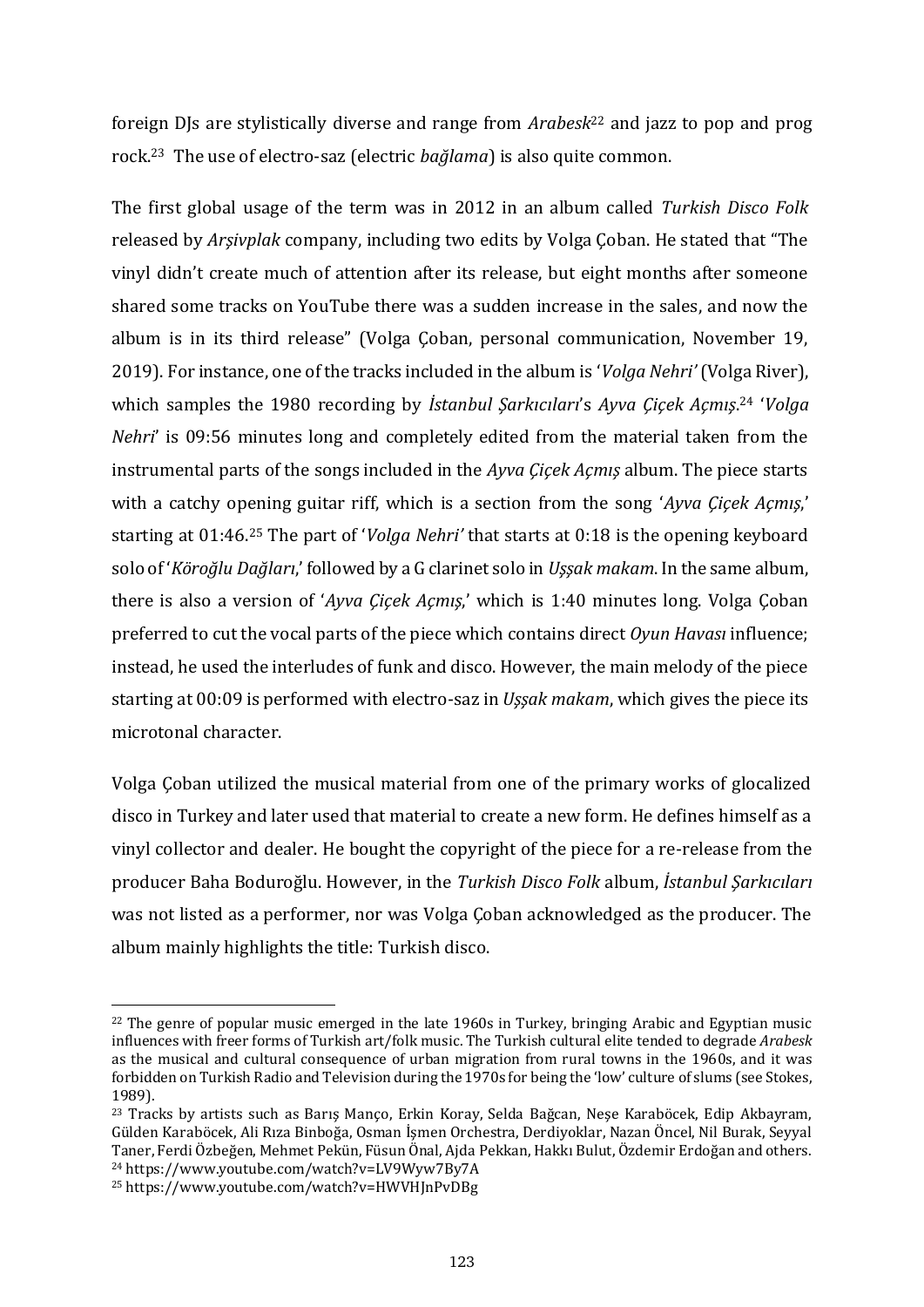The recent usage of Turkish disco, however, is closely linked to commercial interests. The house and disco remixes of Turkish popular music gave standardized form to the culture in the form of electronic dance music. In recent times, what has been referred to as Turkish disco is being played in electronic music clubs, festivals, on the radio, and in any kind of setting fostering dance. Producer and DJ Mehmet Aslan, who makes Turkish disco edits, regularly tours in Europe, and plays Turkish psychedelic pieces in his DJ sets, explains the attention on Turkish popular music as follows:

Turkish music's popularity in an industry which regularly looks backwards is quite normal, because the 1960s and 70s' music culture in Turkey was quite rich. We can reach music all around the World with the influence of globalization and internet. People want to find 'exotic' music, they get bored of the music of the Western world (Mehmet Aslan, personal communication, October 11, 2018).

The terms 'Turkish disco' and 'Turkish psychedelic' are closely interrelated — they are used to define the Turkish popular music of the 1970s. Through a discography analysis, it can be concluded that Turkish psychedelic became an umbrella term to describe the fusion of Western popular music (including psychedelic rock, funk, jazz, soul, pop) with Anatolian folk influences. Besides Anatolian pop, also *Arabesk* recordings can be included under the tag of the genre. Recent adaptations of Anatolian pop by the bands currently performing are observed to be classified under the same title. Some common musical features of the category may include the use of the Turkish/Anatolian traditional music repertoire, tingling guitar sounds, utilization of electric *bağlama*, *kanun*, oud, G-clarinet, and Moog synthesizers, and the employment of melodic phrases common in Anatolian folk music. The term developed to be used commercially to promote Turkish popular music, and some exaggerated conceptions of 'Turkishness' took place on album covers, with 'exotic' Oriental images becoming a feature of promotion.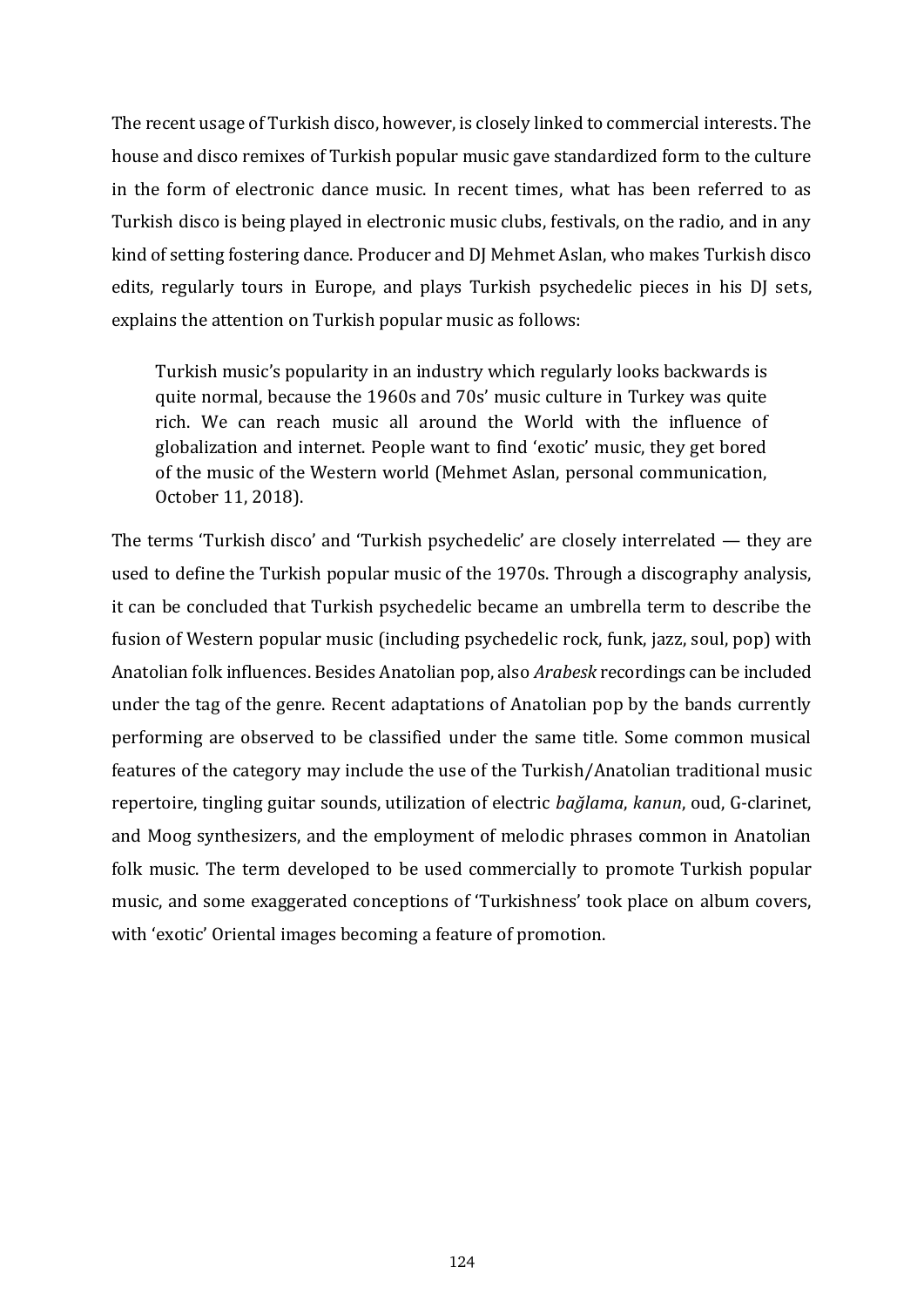

**Figure 2.** Bosporus Bridges Volume 3, album cover (Bosphorus Bridges 3, 2009).

Another reason that the Anatolian pop movement, and the local adaptations of the funk and jazz from Turkey have been presented as Turkish psychedelic, might be the spiritual connection of the word 'psychedelia'. Psychedelia refers to drug-related connotations and the expansion of the consciousness through substances. Such a pursuit of expansion of consciousness through the consumption of LSD was not the case in 1970s music culture in Turkey. Some individual experimentation probably took place, but that was not at all at the core of the musical culture. However, the 1960s also marked an increase in attention to Eastern philosophies, mainly centering on Indian traditions. The Turkish folk tradition has strong roots in Anatolian Sufism through the *aşık* tradition, which might also contribute to the myriad meanings for the word 'psychedelia'. Drummer and multiinstrumentalist Orçun Baştürk states:

Some people even call *Oyun Havası* or Oriental dances as Turkish psychedelic. This is a marketing technique. For me psychedelic means playing with the timbre to make it feel more ethereal (Orçun Baştürk, personal communication, November 15, 2019).

The word psychedelic lost its actual meaning in that commercialization process. Of course, that movement resulted in positive outcomes benefiting local musicians. As a consequence of this growing attention to the Turkish popular music of the 1970s, Anatolian pop stars such as Selda Bağcan, Barış Manço, and Moğollar gained global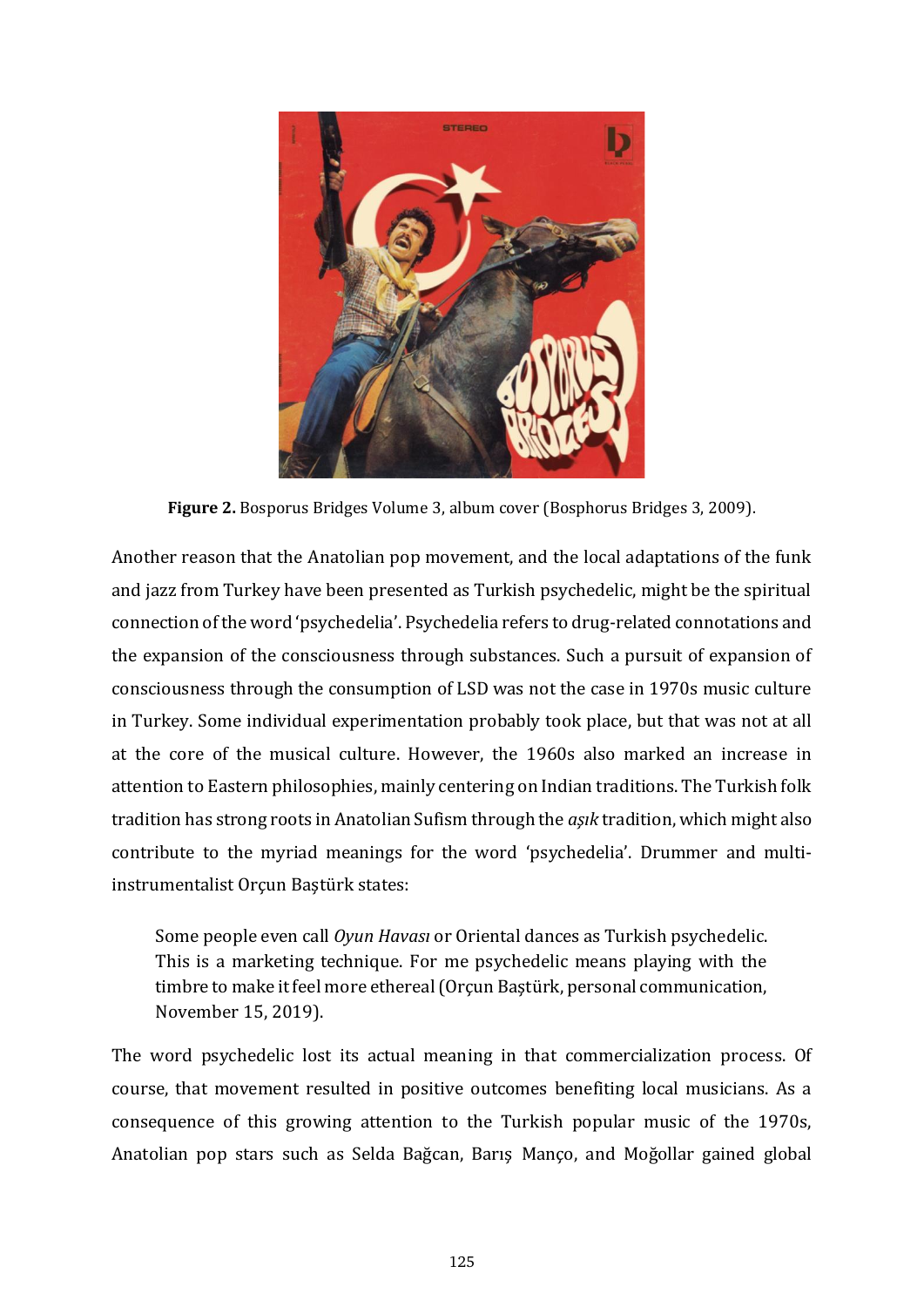visibility and popularity, resulting in re-issues of many of their recordings. Anatolian pop protest singer Selda Bağcan became a global star who performed at the 2016 Primavera Festival in Barcelona, increasing the popularity of the genre in Europe. Also, new alternative bands and musicians began using Anatolian pop influences: among them, Babazula and Gaye Su Akyol, which regularly perform in Europe. Australian psychedelic rockers King Lizard and the Gizzard Wizard, or the Netherlands-based Altın Gün began to imitate 1970s Anatolian pop.

#### **Conclusion**

The first wave of Turkish disco music in the late 1970s featured timbral varieties of synthesizers, funky riffs, and four-on-the-floor dance rhythms, utilized in order to Westernize local music forms such as *Oyun Havası*. Beat matching and mixing techniques that kept the music on the dance floor were the main reasons for the later evolution of DJ culture. Such a feature, however, had already localized in Turkey in the 1970s through the use of *potpori* in recordings, connecting the hooks of songs via interludes of funk and disco music. With the 1980 military coup, not only the political, but the cultural and musical climate in the country changed dramatically. The common ground was the function of the music, and disco started to denote a 'decadent' form of entertainment. For a brief time in the late 1970s, creative combos of disco and *potpori* forms were made, until the military coup of 1980 introduced changes that affected popular music. After the 1980s, the term 'disco' started to be used for virtually any recording that promoted dance, regardless of its stylistic features. What was left was not the style, just the function of inducing a drive to dance. What makes disco Turkish is not its national or ethnic origin, but the Turkish music influence that can be observed in the glocalized recordings of the 1970s.

Recent years have witnessed the huge impact of Turkish popular music on the global music market. Whether it is the 'exotic' Oriental image of Turkey that draws such attention to Turkish popular music, or personal DJ quests to discover lesser-known musical regions, the impact of the movement resulted in a flourishing music scene through newly forming acts, reissue releases, and a revival of those groups and musicians. The Anatolian pop movement of the 1970s became popular in Europe and the United States like no other Turkish musical movement before. What had previously been called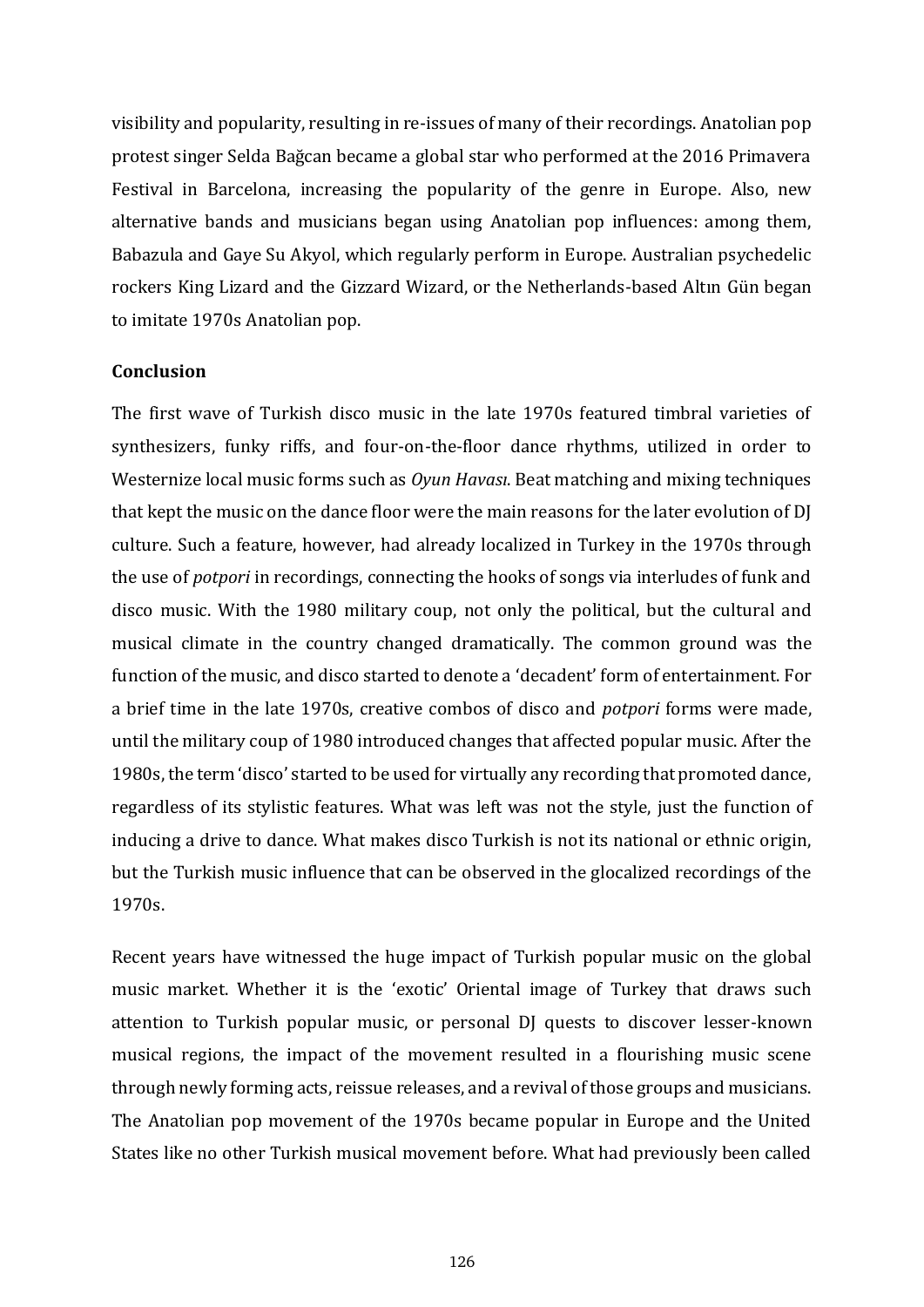Anatolian pop was renamed Turkish psychedelic, and its popularity rose thanks to local and foreign DJs keen to bring local music cultures back to the popular music scene.

At the end of the 1970s, disco became a tool of musical modernization in Turkey through a reevaluation of local music forms such as *Oyun Havası* and *potpori*. During the 2010s, as a consequence of the rising wave of Turkish psychedelic, Turkish disco also gained a new musical flavor. The recent representation of the term suggests any edit or remix of a Turkish popular music from the Anatolian pop era. Thus, regardless of the source, the edits and remixes of Turkish traditional songs or repertoire influenced by, for instance, psychedelic rock, funk, soul, progressive rock, or jazz from the 1970s can be defined as Turkish disco. While Turkey's first encounter with disco was an example of glocalization by representing funk/disco elements through local forms, the contemporary use of the term suggests any kind of Turkish music that has been adapted to a globalized taste with house/disco beats.

In an era of hybridized musical forms, the local and global usages of the term 'Turkish disco' reveal how local music cultures have been utilized as a form of differentiation in the popular music industry. Power dynamics between cultures and the act of benefiting from a position of privilege while appropriating diverse musical cultures, as well as the way the meaning transforms in the process of music marketing, have been the risky aspects of the concept. Both terms — 'Turkish psychedelic' and 'Turkish disco'— initially started to circulate in Europe and the USA and have been targeted to promote these genres to a Western audience; in turn, they have also started to be utilized in Turkish popular music press. Glocalization of disco music in Turkey adapted traditional forms to a modernized taste, while the reinvention of Turkish disco made the significant repertoire of 1970s Turkish popular music visible on the global music market and created fresh performance spheres for that culture.

### **REFERENCES**

Akçura, Gökhan. (2014, 23 December). "İlk Diskolar". (First Discos). *Bodruma Geldik*. (We came to Bodrum) Retrieved from:

<http://www.bodrumageldik.com/mobil/hdetay.php?newsid=21210>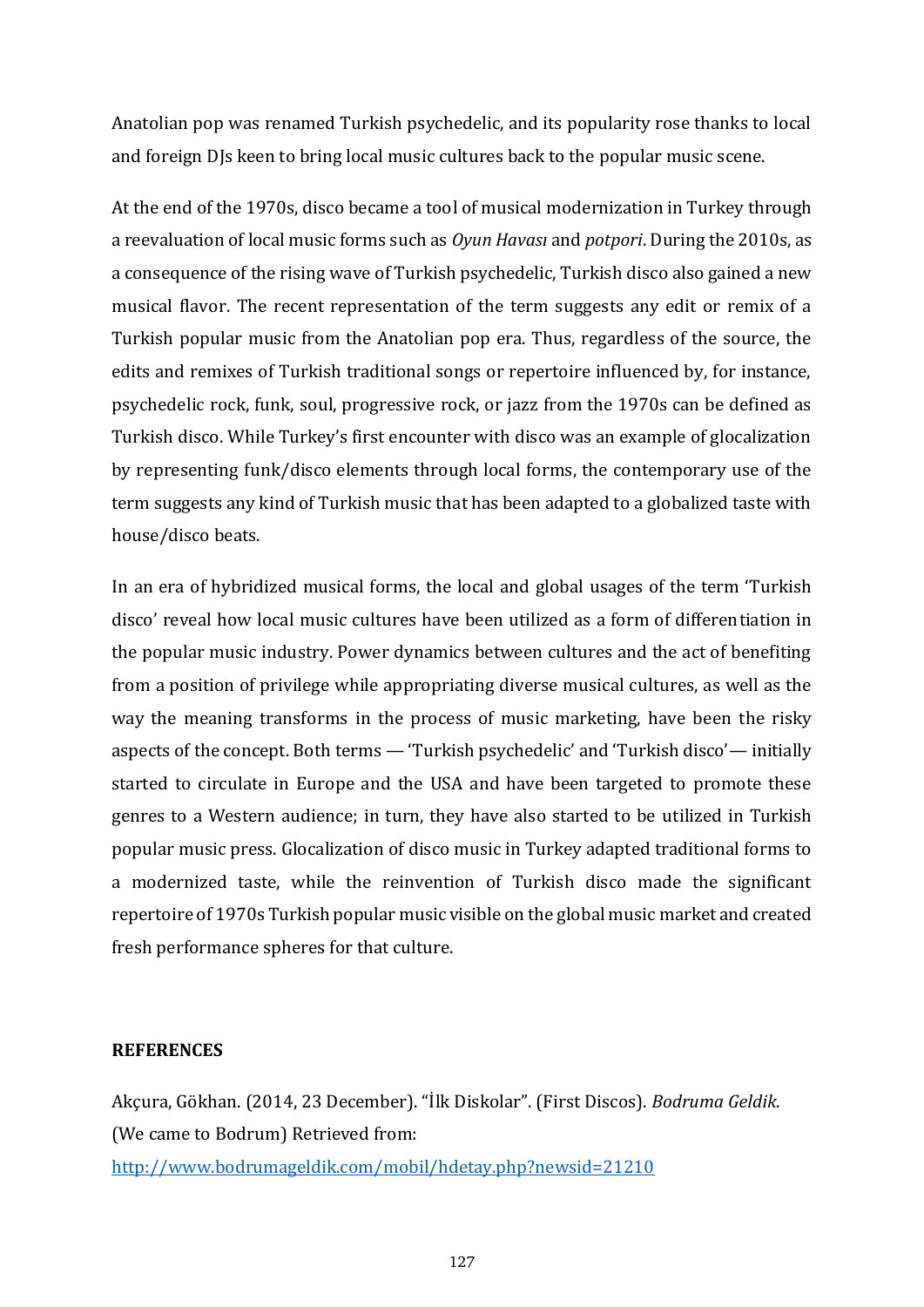Akkaya, Ayhan; Çelik, Fehmiye. (2006). "Cahit Berkay ile söyleşi." (Interview with Cahit Berkay.) *60'lardan 70'lere 45'lik Şarkılar.* (*45 Singles from 60's to 70's.)* Ed. Ayhan Akkaya and Fehmiye Çelik: pp. 167-168. İstanbul: BGST Yayınları.

Aksoy, Bülent. (1985). "Tanzimat'tan Cumhuriyet'e Musiki ve Batılılaşma (Music and westernization from the Tanzimat to the Republic). *Tanzimat'tan Cumhuriyet'e Türkiye Ansiklopedisi.* Istanbul: İletişim.

[Alexandrov,](http://www.amazon.com/Vladimir-Alexandrov/e/B001HPQ9JS/ref=dp_byline_cont_book_1) Vladimir. (2013). *The Black Russian.* New York: Atlantic Monthly Press.

*Bosphorus Bridges 3.* (2009). *Bosphorus Bridges 3.* Turkey: Black Pearl Records. Retrieved from <https://blackpearlrecords.bandcamp.com/album/bosporus-bridges-vol-3>

Canbazoğlu, Cumhur. (2009). *Kentin Türküsü: Anadolu Pop-Rock.* (The Folk Song of the City)*.* İstanbul: Pan Yayıncılık.

Eken, Fikret Merve. (2017). "19. Yüzyıldan Günümüze İstanbul Eğlence Hayatında Fasıl". (Fasıl in the Entertainment Life from 19th Century to Recent Times). MA thesis. İstanbul Technical University, İstanbul: Turkey

Erkal, Güven Erkin. (2013). *Türkiye Rock Tarihi 1: Saykodelik Yıllar. (The History of Rock in Turkey 1: Psychedelic Years).* İstanbul: Esen Kitap.

Holton, Robert. (2000). "Globalization's Cultural Consequences." *Annals of the American Academy of Political and Social Science, Dimensions of Globalization.* 570: 140-152.

Huntington, Samuel. P. (1993). "The Clash of Civilizations?" *Foreign Affairs.* 72(3): 22-49.

İstanbul Çalgıcıları & İstanbul Şarkıcıları. (1980). *Ayva Çiçek Açmış.* (Quince Tree in Bloom) [LP]. Germany: Türküola. Retrieved from [https://www.discogs.com/release/7164691-](https://www.discogs.com/release/7164691-İstanbul-Şarkıcıları-Ve-Calgıcıları-Ayva-Çiçek-Açmış-)İstanbul-Şarkıcıları-Ve-Calgıcıları-Ayva-[Çiçek-](https://www.discogs.com/release/7164691-İstanbul-Şarkıcıları-Ve-Calgıcıları-Ayva-Çiçek-Açmış-)Açmış-

Kadıoğlu, Ayşe. (1996). "The Paradox of Turkish Nationalism and the Construction of Official Identity" *Middle Eastern Studies.* 32(2): 177-93.

Khondker, Habibul Haque. H. (2004). "Glocalization as Globalization: Evolution of a Sociological Concept." *Bangladesh e-Journal of Sociology*. 1(2): 1-9.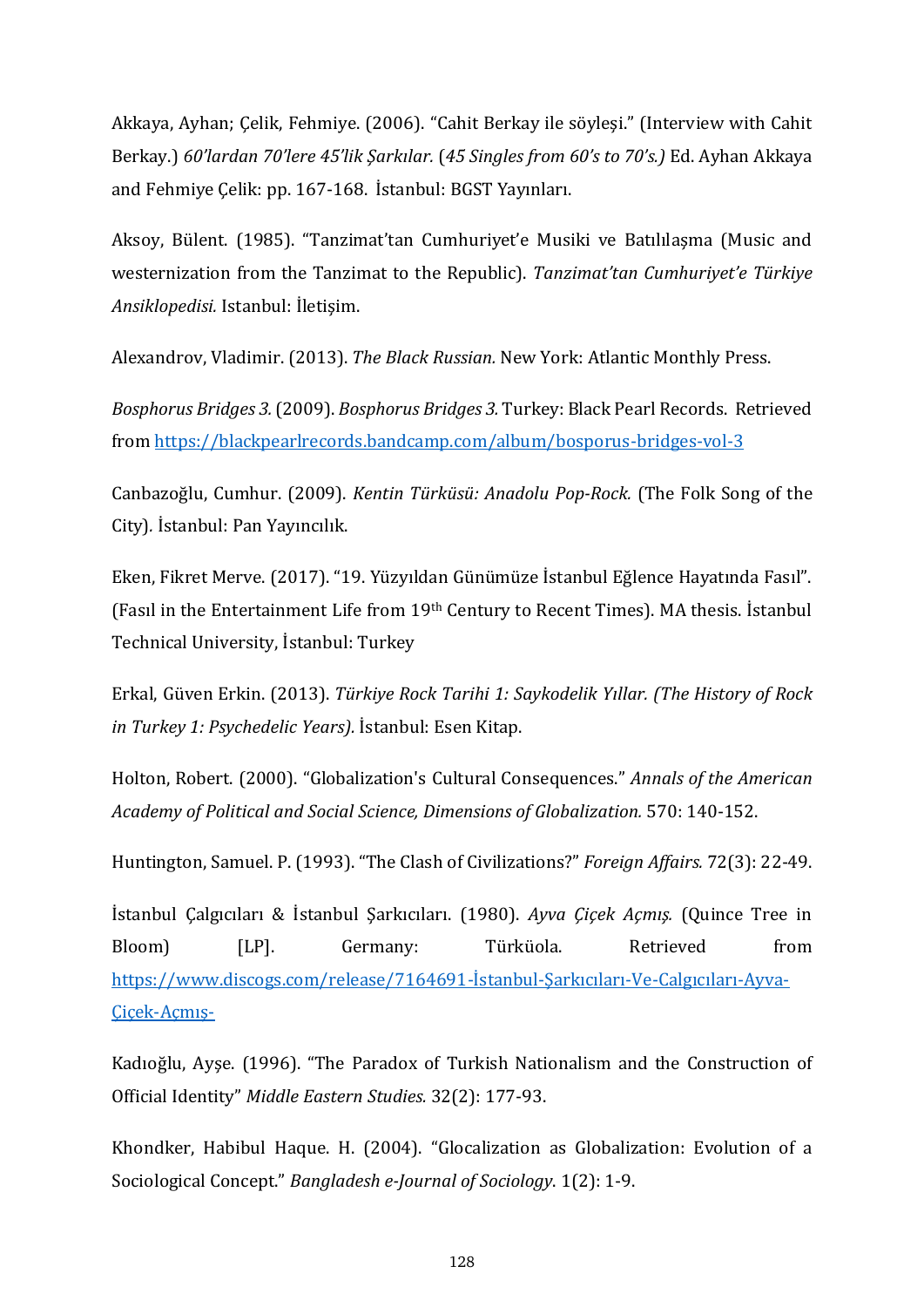Kozanoğlu, Cevdet. (1988). *Radyo Hatıralarım*. *(My Radio Memories)* Ankara: TRT Müzik Dairesi Yayınları.

Lund, Cornelia and Lund, Holger. (2015). "Style and Society – Istanbul's Music Scene in the 1960s and 1970s: Musical Hybridism, The Gazino, and Social Tolerance." *Speaking in Tongues: Pop lokal global*, Ed. Dietrich Helms and Thomas Phleps. Retrieved from [http://geb.uni-](http://geb.uni-giessen.de/geb/volltexte/2017/12973/pdf/Popularmusikforschung42_11_Lund.pdf)

[giessen.de/geb/volltexte/2017/12973/pdf/Popularmusikforschung42\\_11\\_Lund.pdf](http://geb.uni-giessen.de/geb/volltexte/2017/12973/pdf/Popularmusikforschung42_11_Lund.pdf)

Mimaroğlu, İlhan. (1958). *Caz Sanatı.* (The Jazz Art.) İstanbul: Yenilik Yayınları.

Nederveen Pieterse, Jan. (1993). "Globalization as hybridization". Sociology of Globalization: Cultures, Economies, and Politics, Ed. Keri E. Iyall Smith: pp. 39-60. Boulder: Westview Press.

Nederveen Pieterse, Jan. (2004). *Globalization and Culture*. Maryland: Rowman and Littlefield.

Nettl, Bruno. (1978). *Eight Urban Musical Cultures: Tradition and Change.* Illinois: University of Illinois Press.

Reynolds, Simon. (2011). *Retromania: Pop Culture's Addiction to Its Own Past.* New York: Faber and Faber, Inc.

Richter, Felix. (2014). "The Surprising Comeback of Vinyl Records". *Statista*. [https://www.statista.com/chart/1465/vinyl-lp-sales-in-the-us/.](https://www.statista.com/chart/1465/vinyl-lp-sales-in-the-us/)

Robertson, Roland.(1995)."Glocalization: Time-Space and Homogeneity-Heterogeneity". Global Modernities, Ed. Mike Featherstone, Scott Lash, and Roland Robertson: pp.25-44. London: Sage Publications.

Robertson, Roland. (1997). "Comments on the 'Global Triad' and 'Glocalization'". *Globalization and Indigenous Culture*, Ed. Inoue Nobutaka: pp. 2017-2025. Tokyo: Institute for Japanese Culture and Classics, Kokugakuin University.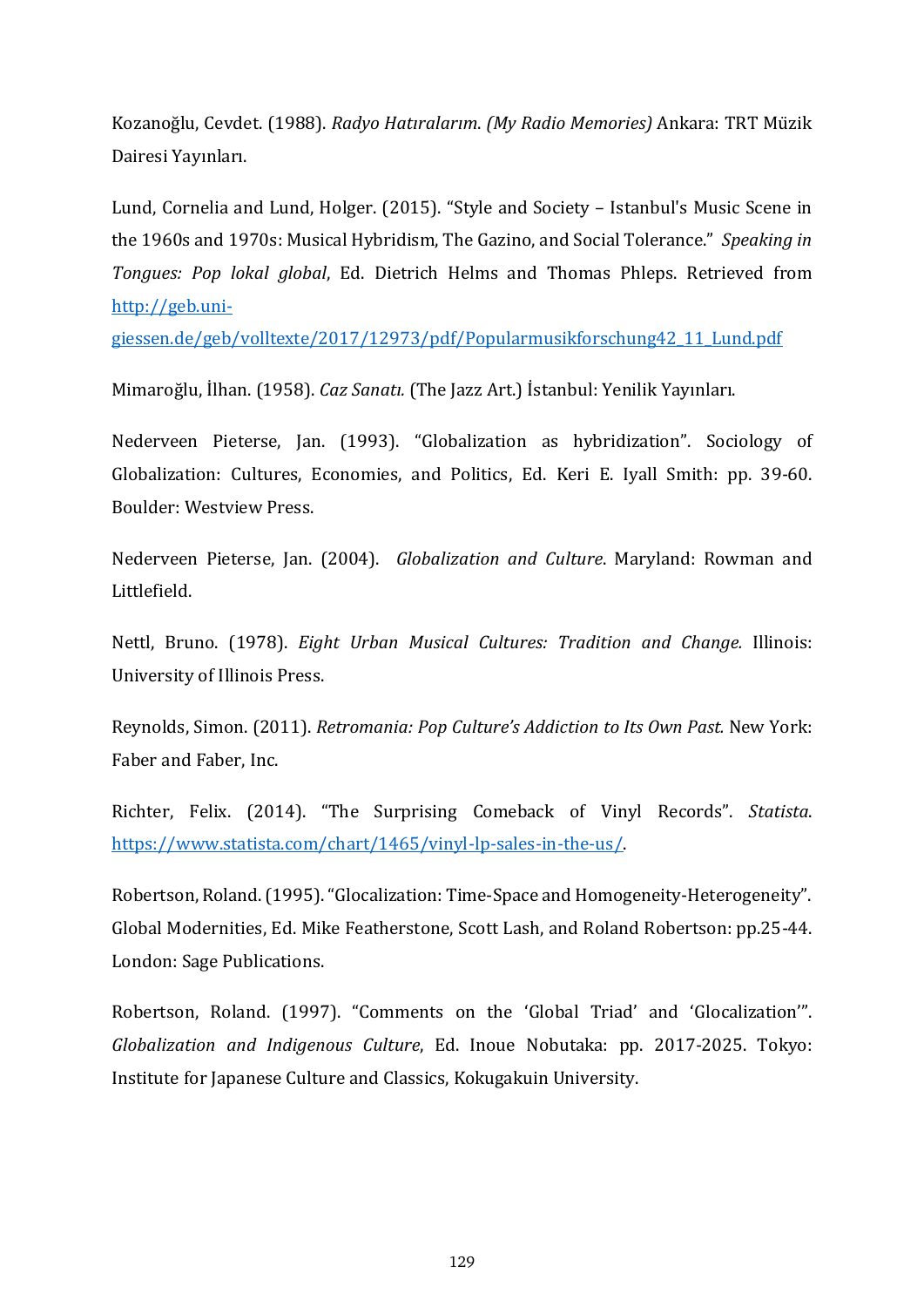Sarıçam, Özge Mine. (2014, July 19). "Utanmayın, piste gelin!" (Don't be shy, come to the dance floor!) *Habertürk*. Retrieved from [https://www.haberturk.com/kultur](https://www.haberturk.com/kultur-sanat/haber/904259-utanmayin-piste-gelin)[sanat/haber/904259-utanmayin-piste-gelin.](https://www.haberturk.com/kultur-sanat/haber/904259-utanmayin-piste-gelin)

Skoog, Gabriel. (2012). "On Strange Shepherds, Golden Microphones, and Electric Guitars: Genre, Scene, and the Rise of Anadolu Pop in the Republic of Turkey." PhD dissertation, University of Washington. Washington: USA.

Spicer, Daniel. (2017). *The Turkish Psychedelic Music Explosion: Anadolu Psych 1965-1980*. London: Repeater Books.

Stokes, Martin. (1989). "Music, Fate and State: Turkey's Arabesk Debate". *Middle East Report*. 160: 27-30.

Stokes, Martin. (1999). "Turkish Urban Popular Music." *Middle East Studies Association of North America.* 33(1): 10-15.

Taylor, Timothy D. (2003). "A Riddle Wrapped in a Mystery: Transnational Music Sampling and Enigma's 'Return to Innocence'". *Music and Technoculture*, Ed. Rene T. A. Lysloff and Jr. Leslie C. Gay: pp. 64-92. Connecticut: Wesleyan University Press.

Tekelioğlu, Orhan. (1996). "The Rise of a Spontaneous Synthesis: The Historical Background of Turkish Popular Music." *Middle Eastern Studies*. 32(2): 194-215.

Uyar, Yaprak Melike; Karahasanoğlu, Songül. (2016). "The Early Performance of Jazz Music in Turkey" *Porte Akademik: Journal of Music & Dance Studie*s. 13: 129-139.

Woodall, Carol. (2008). Sensing the City: Sound, Movement, and the Night in 1920s Istanbul (Doctoral dissertation), New York University. Retrieved from: <http://www.proquest.com/products-services/dissertations/>

### **DISCOGRAPHY**

Barış K. (2007). Eurasia, Disco Hamam, Turkey. [EP].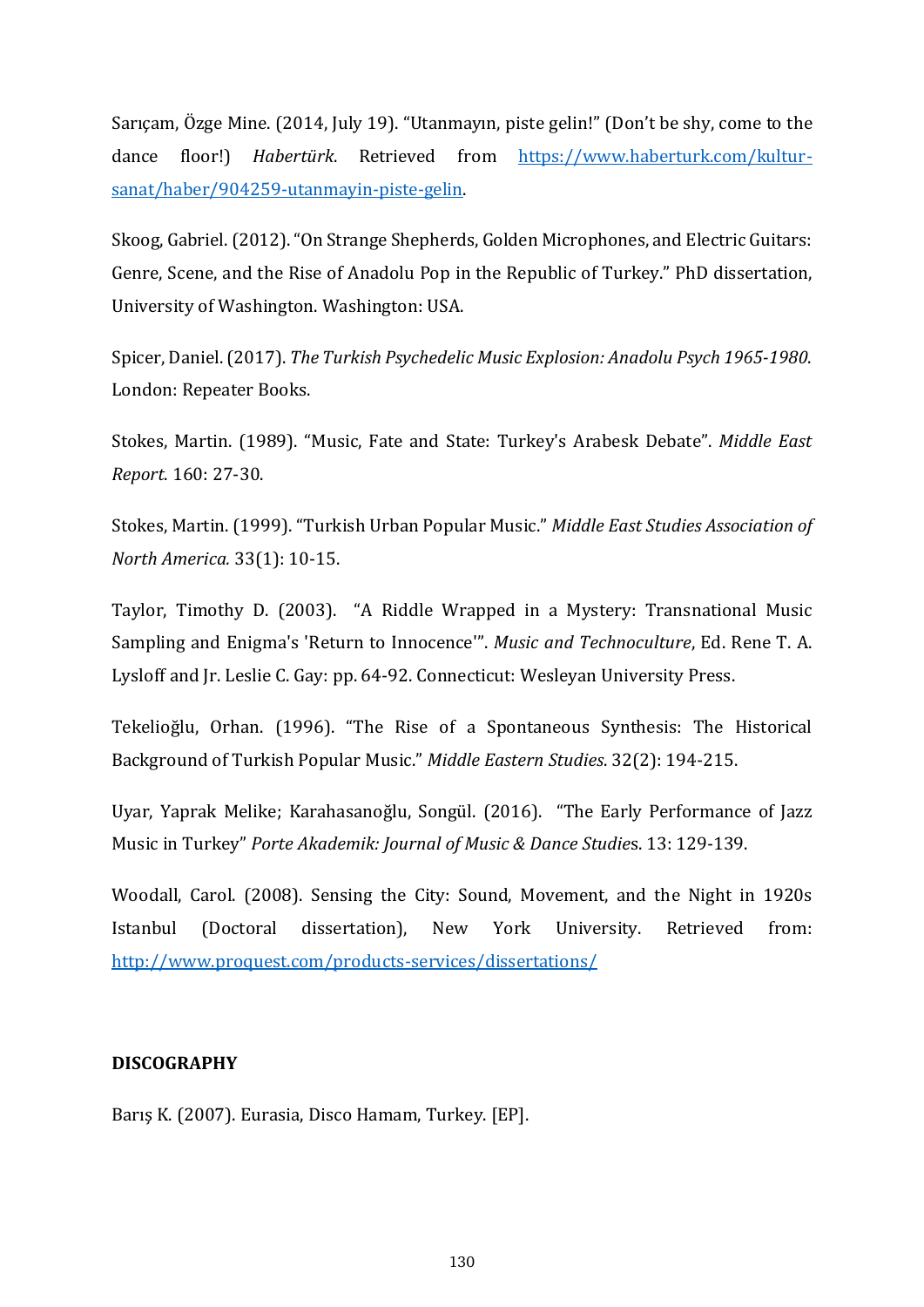Bosporus Bridges: A Wide Selection of Turkish Jazz and Funk 1968-1978. (2005). [LP]. Germany: Twimo Records.

Bosporus Bridges Volume 3. (2019). [LP] Germany: Black Pearl Records.

Derdiyoklar. (1984). Disco-Folk. [LP]. Germany: Türküola.

Erkin Koray Dörtlüsü (1968), Çiçek Dağı/Meçhul. [45 RPM]. Turkey: Hürriyet Gazetesi Altın Mikrofon Serisi.

Erol Pekcan, Tuna Ötenel, Kudret Öztoprak. (1978). Jazz Semai. [LP]. Turkey: EMI.

Gencer, İlham. (1961). Bak Bir Varmış bir Yokmuş/ Deniz Ne Kadar Güzel. [45 RPM]. Turkey: Odeon, Turkey.

German, Tülay. (1964). Burçak Tarlası/Mecnunum Leylamı Gördüm. [45 RPM]. Turkey: Ezgi Plakları.

Hurşid Yenigün Orkestra Saz ve Vokal Grubu. (1982). Disco-Gırgır: Göbekli Dümbelekli. [Tape Cassette]. Turkey: Yenigün.

İstanbul Çalgıcıları & İstanbul Şarkıcıları. (1979). Disco Fasıl 1. [LP]. Turkey: Bip!Plak.

İstanbul Çalgıcıları & İstanbul Şarkıcıları. (1980). Ayva Çiçek Açmış. [LP]. Turkey: Bip! Plak.

Kızılok, Fikret. (1969). Uzun İnce Bir Yoldayım/Benim Aşkım Beni Geçti. [45 RPM]. Turkey: Sayan Plak.

Kızılok, Fikret. (1979). Sözle Sazım/Güzel Ne Güzel Olmuşsun. [45 RPM]. Turkey: Sayan Plak.

Koray, Erkin. (1974). Elektronik Türküler. [LP]. Turkey: Doğan Plak.

Moğollar. (1970). Dağ ve Çocuk/İmece. [45 RPM]. Turkey: Disko Alameti Farika.

Mos Def. (2009). The Ecstatic. [CD]. LA: Downtown.